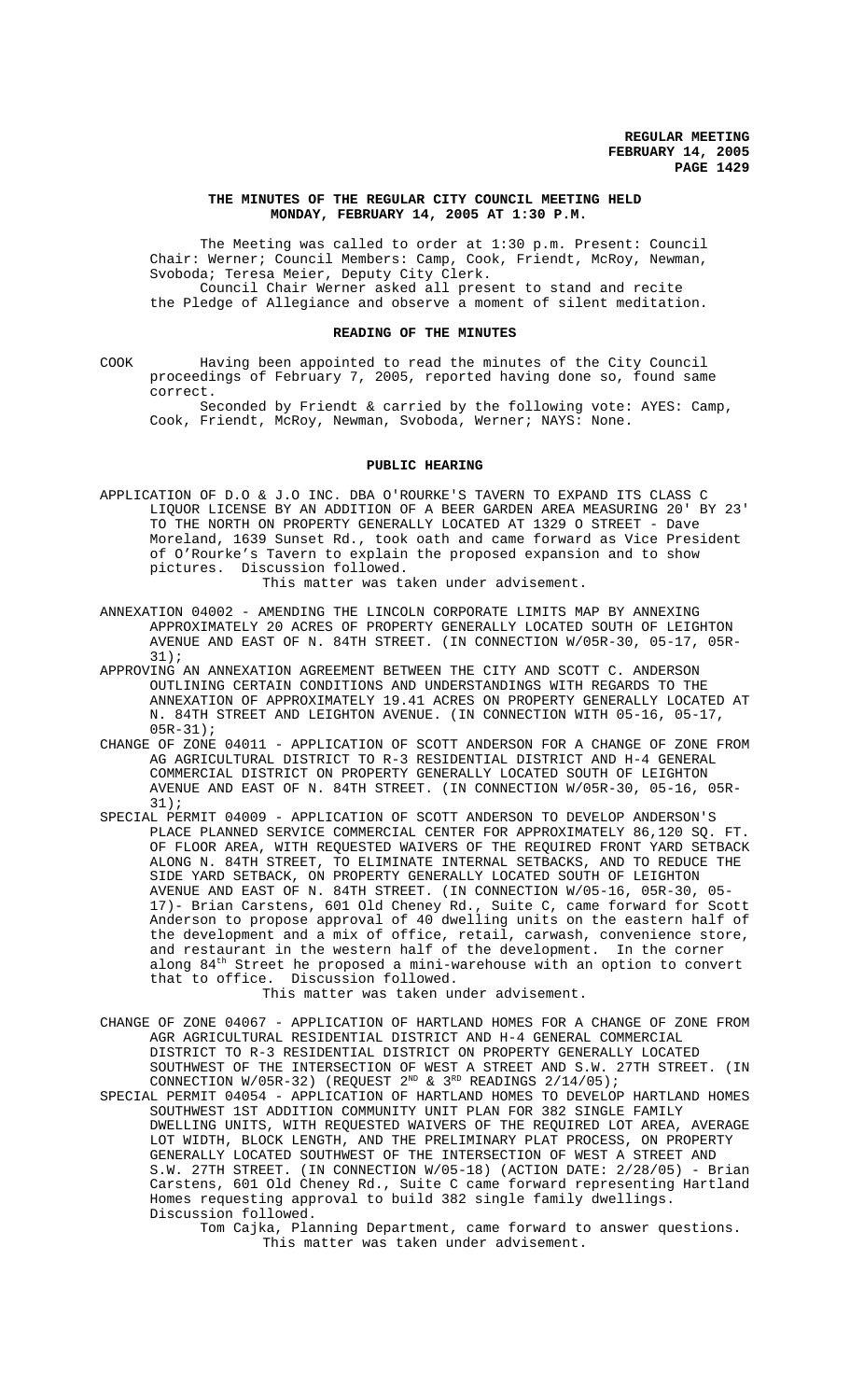ACCEPTING THE REPORT OF NEW AND PENDING CLAIMS AGAINST THE CITY AND APPROVING DISPOSITION OF CLAIMS SET FORTH THEREIN FOR THE PERIOD OF JANUARY 16 - 31, 2005 - Jason Goetsch, 680 S. 20<sup>th</sup> Street, came forward to request a settlement for his car that was backed into by a Police cruiser. He presented four estimates for consideration. Discussion followed. Dana Roper, City Attorney, came forward to explain the City's basis for denial the claim and to answer questions. Discussion followed.

This matter was taken under advisement.

APPLICATION OF CAPITAL HUMANE SOCIETY FOR A WAIVER OF LINCOLN MUNICIPAL CODE CHAPTER 2.81 LIVING WAGE ORDINANCE - Bruce Dart, Director of Lincoln Lancaster County Health Dept., came forward to request this waiver until the contract would be signed and to answer questions. Discussion followed.

Dana Roper, City Attorney, came forward to answer questions. Discussion followed.

This matter was taken under advisement.

USE PERMIT 04006 - APPLICATION OF SOUTHVIEW INC. AND HIGHLANDS EAST LIMITED PARTNERSHIP FOR 18 DWELLING UNITS AND APPROXIMATELY 11,800 SQ. FT. OF OFFICE FLOOR AREA, WITH REQUESTED WAIVERS OF THE REQUIRED REAR AND SIDE YARD SETBACKS, THE REQUIRED FRONTAGE, LOT DEPTH-TO-WIDTH RATIO, TO ALLOW SANITARY SEWER TO FLOW OPPOSITE STREET GRADE, LOCATION OF THE WATER AND SEWER MAINS, AND THE PRELIMINARY PLAT PROCESS, ON PROPERTY GENERALLY LOCATED SOUTHWEST OF BARONS ROAD AND N.W. 1ST STREET - Brian Carstens, 601 Old Cheney Rd., Suite C came forward representing Southview Inc and Highlands East Limited Partnership requesting a total of 18 units. This matter was taken under advisement.

AUTHORIZING THE MAYOR TO EXECUTE A MULTI-YEAR CONTRACT WHEN FUNDING APPROPRIATIONS COME FROM MORE THAN ONE FISCAL YEAR C.I.P. FOR YANKEE HILL ROAD FROM SOUTH 27TH STREET TO 40TH STREET, (CITY PROJECT NO. 701596) AND THE INTERSECTION OF SOUTH 27TH STREET AND YANKEE HILL ROAD. (CITY PROJECT NO. 701662)- Karl Fredrickson, Public Works Dept., came forward to answer questions. Discussion followed.

Nicole Fleck-Tooze, Public Works Dept., stated S.W. 27<sup>th</sup> is not identified as an arterial street. Discussion followed. This matter was taken under advisement.

#### **\*\* END OF PUBLIC HEARING \*\***

### **MISCELLANEOUS BUSINESS**

Jan Karst, 1403 E. Street, #302, came forward to state her tips as a bartender are down 40% since the first of the year due to the smoking ban. She requested the smoking ordinance be returned to the 60-40% compromise. Discussion followed. Discussion followed.

Dana Roper, City Attorney, came forward to answer questions of the Council.

This matter was taken under advisement.

## **COUNCIL ACTION**

#### **LIQUOR RESOLUTIONS**

APPLICATION OF KKR ENTERPRISES, INC. DBA LANCASTER'S TO EXPAND ITS CLASS C LIQUOR LICENSE BY THE ADDITION OF A BEER GARDEN AREA MEASURING 28' BY 18' TO THE NORTH ON PROPERTY GENERALLY LOCATED AT 3800 OLD CHENEY ROAD, SUITE 105 - PRIOR to reading:

CAMP Moved to delay action and continue Public Hearing to 3/7/05. Seconded by Svoboda & carried by the following vote: AYES: Camp, Cook, Friendt, McRoy, Newman, Svoboda, Werner; NAYS: None.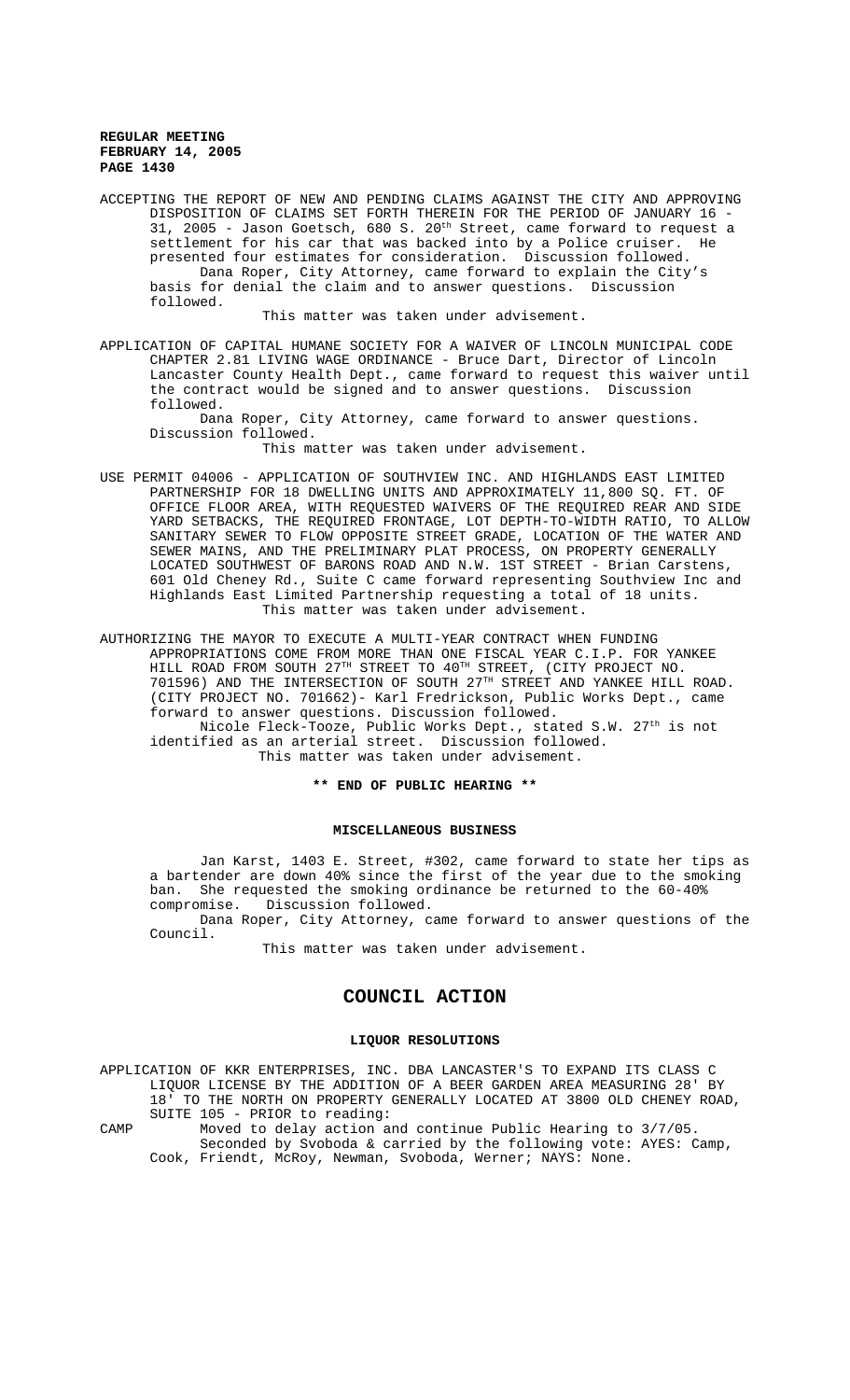APPLICATION OF D.O & J.O INC. DBA O'ROURKE'S TAVERN TO EXPAND ITS CLASS C LIQUOR LICENSE BY AN ADDITION OF A BEER GARDEN AREA MEASURING 20' BY 23' TO THE NORTH ON PROPERTY GENERALLY LOCATED AT 1329 O STREET - PRIOR to reading:

CAMP Moved to delay action and continue Public Hearing to 2/28/05. Seconded by Cook & carried by the following vote: AYES: Camp, Cook, Friendt, McRoy, Newman, Svoboda, Werner; NAYS: None.

## **ORDINANCES - 2ND READING & ASSOCIATED RESOLUTIONS**

- ANNEXATION 04002 AMENDING THE LINCOLN CORPORATE LIMITS MAP BY ANNEXING APPROXIMATELY 20 ACRES OF PROPERTY GENERALLY LOCATED SOUTH OF LEIGHTON AVENUE AND EAST OF N. 84TH STREET (IN CONNECTION W/05R-30, 05-17, 05R-31) - annexing and including the below described land as part of the City of Lincoln, Nebraska and amending the Corporate Limits map attached to and made a part of Ordinance No. 18208, to reflect the extension of the corporate limits boundary of the City of Lincoln, Nebraska established and shown thereon, the second time.
- APPROVING AN ANNEXATION AGREEMENT BETWEEN THE CITY AND SCOTT C. ANDERSON OUTLINING CERTAIN CONDITIONS AND UNDERSTANDINGS WITH REGARDS TO THE ANNEXATION OF APPROXIMATELY 19.41 ACRES ON PROPERTY GENERALLY LOCATED AT N. 84TH STREET AND LEIGHTON AVENUE. (IN CONNECTION WITH 05-16, 05-17, 05R-31) (ACTION DATE: 2/28/05)
- CHANGE OF ZONE 04011 APPLICATION OF SCOTT ANDERSON FOR A CHANGE OF ZONE FROM AG AGRICULTURAL DISTRICT TO R-3 RESIDENTIAL DISTRICT AND H-4 GENERAL COMMERCIAL DISTRICT ON PROPERTY GENERALLY LOCATED SOUTH OF LEIGHTON AVENUE AND EAST OF N. 84TH STREET (IN CONNECTION W/05R-30, 05-16, 05R-31) - amending the Lincoln Zoning District maps attached to and made a part of Title 27 of the Lincoln Municipal Code, as provided by Section 27.05.020 of the Lincoln Municipal Code, by changing the boundaries of the districts established and shown thereon, the second time.
- SPECIAL PERMIT 04009 APPLICATION OF SCOTT ANDERSON TO DEVELOP ANDERSON'S PLACE PLANNED SERVICE COMMERCIAL CENTER FOR APPROXIMATELY 86,120 SQ. FT. OF FLOOR AREA, WITH REQUESTED WAIVERS OF THE REQUIRED FRONT YARD SETBACK ALONG N. 84TH STREET, TO ELIMINATE INTERNAL SETBACKS, AND TO REDUCE THE SIDE YARD SETBACK, ON PROPERTY GENERALLY LOCATED SOUTH OF LEIGHTON AVENUE AND EAST OF N. 84TH STREET. (IN CONNECTION W/05-16, 05R-30, 05- 17) (ACTION DATE: 2/28/05)
- CHANGE OF ZONE 04067 APPLICATION OF HARTLAND HOMES FOR A CHANGE OF ZONE FROM AGR AGRICULTURAL RESIDENTIAL DISTRICT AND H-4 GENERAL COMMERCIAL DISTRICT TO R-3 RESIDENTIAL DISTRICT ON PROPERTY GENERALLY LOCATED SOUTHWEST OF THE INTERSECTION OF WEST A STREET AND S.W. 27TH STREET (IN CONNECTION W/05R-32) - PRIOR to reading:
- MCROY Moved to suspend the rules to have  $3<sup>rd</sup>$  Reading and Action on this date.

Seconded by Camp & carried by the following vote: AYES: Camp, Friendt, McRoy, Newman, Svoboda, Werner; NAYS: Cook.

- CLERK Read an ordinance, introduced by Jonathan Cook, amending the Lincoln Zoning District Maps attached to and made a part of Title 27 of the Lincoln Municipal Code, as provided by Section 27.05.020 of the Lincoln Municipal Code, by changing the boundaries of the districts established and shown thereon, the second time. **(See Council Action** under "ORDINANCES - 3<sup>RD</sup> READING".)
- SPECIAL PERMIT 04054 APPLICATION OF HARTLAND HOMES TO DEVELOP HARTLAND HOMES SOUTHWEST 1ST ADDITION COMMUNITY UNIT PLAN FOR 382 SINGLE FAMILY DWELLING UNITS, WITH REQUESTED WAIVERS OF THE REQUIRED LOT AREA, AVERAGE LOT WIDTH, BLOCK LENGTH, AND THE PRELIMINARY PLAT PROCESS, ON PROPERTY GENERALLY LOCATED SOUTHWEST OF THE INTERSECTION OF WEST A STREET AND S.W. 27TH STREET. (IN CONNECTION W/05-18) (ACTION DATE: 2/28/05) (ACTION DATE: 2/28/05) - PRIOR to reading:

MCROY Moved to suspend the rules to have Action on this date. Seconded by Camp & carried by the following vote: AYES: Camp, Friendt, McRoy, Newman, Svoboda, Werner; NAYS: Cook. (See Council Action under "ORDINANCES - 3<sup>RD</sup> READING".)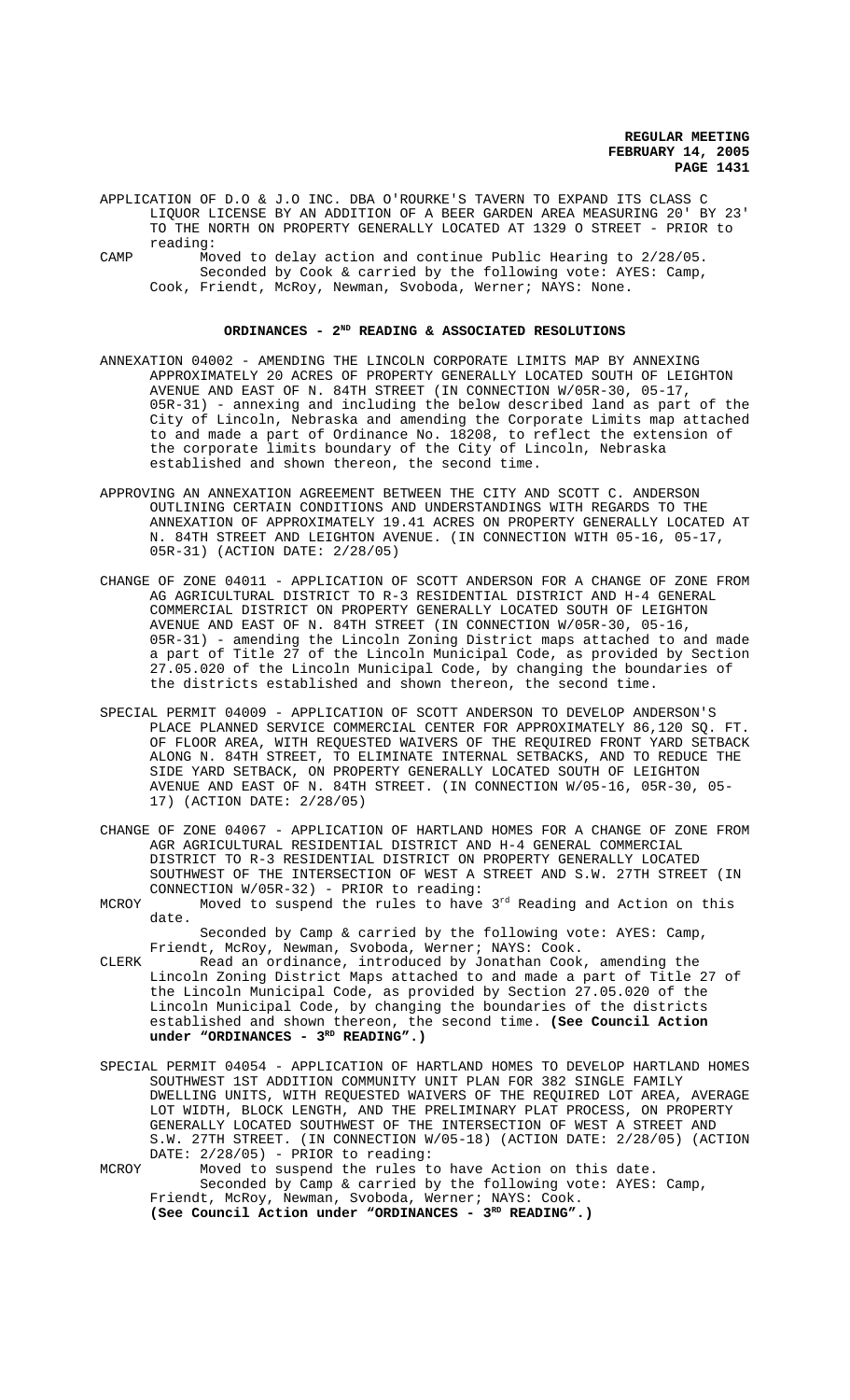#### **RESOLUTIONS**

ACCEPTING THE REPORT OF NEW AND PENDING CLAIMS AGAINST THE CITY AND APPROVING DISPOSITION OF CLAIMS SET FORTH THEREIN FOR THE PERIOD OF JANUARY 16 - 31, 2005 - PRIOR to reading: CAMP Moved to amend Bill No. 05R-28 by approving the Jason Goetsch claim for payment of \$1,140.55. Seconded by Friendt & carried by the following vote: AYES: Camp, Cook, Friendt, McRoy, Newman, Svoboda, Werner; NAYS: None. CLERK Read the following resolution, introduced by Jonathan Cook, who moved its adoption as amended. A-83206 BE IT RESOLVED by the City Council of the City of Lincoln, Nebraska: That the claims listed in the attached report, marked as Exhibit "A", dated February 1, 2005, of various new and pending tort claims filed against the City of Lincoln with the Office of the City Attorney or the Office of the City Clerk, as well as claims which have been disposed of, are hereby received as required by <u>Neb. Rev. Stat.</u> § 13-905 (Reissue 1997). The dispositions of claims by the Office of the City Attorney, as shown by the attached report, are hereby approved:<br>BENIED BENIED <u>DENIED</u><br>Goetsch 31.225.83 Ashley Farringer J<del>ason Goetsch \$1,225.83 </del> Ashley Farringer \$1,809.45 Carla Paulsen NAS\* Tomas Gonzalez 1,630.00 Carisa M. Moya NAS\* Josh Wagner 1,417.80 Adam Leuschen 53.47 Georgia Burnham 793.32 Michelle Weiand 340.10 Steve Phillips/Suzanne Phillips 2,487.99 John Beecham 100.00 Roger W. Johnson 512.60 Suzanne Wilson 2,434.72<br>Jason Goetsch 1.140.55 Central Park Apartments 223.30 Jason Goetsch \*No Amount Specified The City Attorney is hereby directed to mail to the various claimants listed herein a copy of this resolution which shows the final disposition of their claim. Introduced by Jonathan Cook Seconded by Svoboda & carried by the following vote: AYES: Camp, Cook, Friendt, McRoy, Newman, Svoboda, Werner; NAYS: None. APPLICATION OF CAPITAL HUMANE SOCIETY FOR A WAIVER OF LINCOLN MUNICIPAL CODE

- CHAPTER 2.81 LIVING WAGE ORDINANCE PRIOR to reading: COOK Moved to place Bill No. 95R-29 on Pending with no date certain. Seconded by Newman & carried by the following vote: AYES: Cook, McRoy, Newman, Werner; NAYS: Camp, Friendt, Svoboda.
- USE PERMIT 04006 APPLICATION OF SOUTHVIEW INC. AND HIGHLANDS EAST LIMITED PARTNERSHIP FOR 18 DWELLING UNITS AND APPROXIMATELY 11,800 SQ. FT. OF OFFICE FLOOR AREA, WITH REQUESTED WAIVERS OF THE REQUIRED REAR AND SIDE YARD SETBACKS, THE REQUIRED FRONTAGE, LOT DEPTH-TO-WIDTH RATIO, TO ALLOW SANITARY SEWER TO FLOW OPPOSITE STREET GRADE, LOCATION OF THE WATER AND SEWER MAINS, AND THE PRELIMINARY PLAT PROCESS, ON PROPERTY GENERALLY LOCATED SOUTHWEST OF BARONS ROAD AND N.W. 1ST STREET - CLERK read the following resolution, introduced by Jonathan Cook, who moved its adoption:<br>A-83207 WHE
- WHEREAS, Southview, Inc. and Highlands East Limited Partnership have submitted an application in accordance with Section 27.27.080 of the Lincoln Municipal Code designated as Use Permit No. 04006 for authority to construct 18 dwelling units and 11,800 sq. ft. of office floor area together with requests to waive the Land Subdivision Ordinance, Zoning Code and Design Standards to reduce the rear and side yard setbacks, to reduce the required frontage, to waive the lot depthto-width ratio, to allow sanitary sewer to flow opposite street grade, to switch the standard side of the street location of the water and sewer mains, and to waive the preliminary plat process, on property generally located southwest of Barons Road and N.W. 1st Street, and legally described to wit:

Lot 2, Highlands East 8th Addition, Lincoln, Lancaster County, Nebraska, and the right-of-way stub on the west side of N.W. 1st Street, north of Highlands Blvd., Lincoln, Lancaster County, Nebraska, legally described as: Commencing at the southwest corner of Outlot B, Highlands East Addition, said point being the southeast corner of Lot 1, Block 4, Highlands East Addition; thence around a curve in a clockwise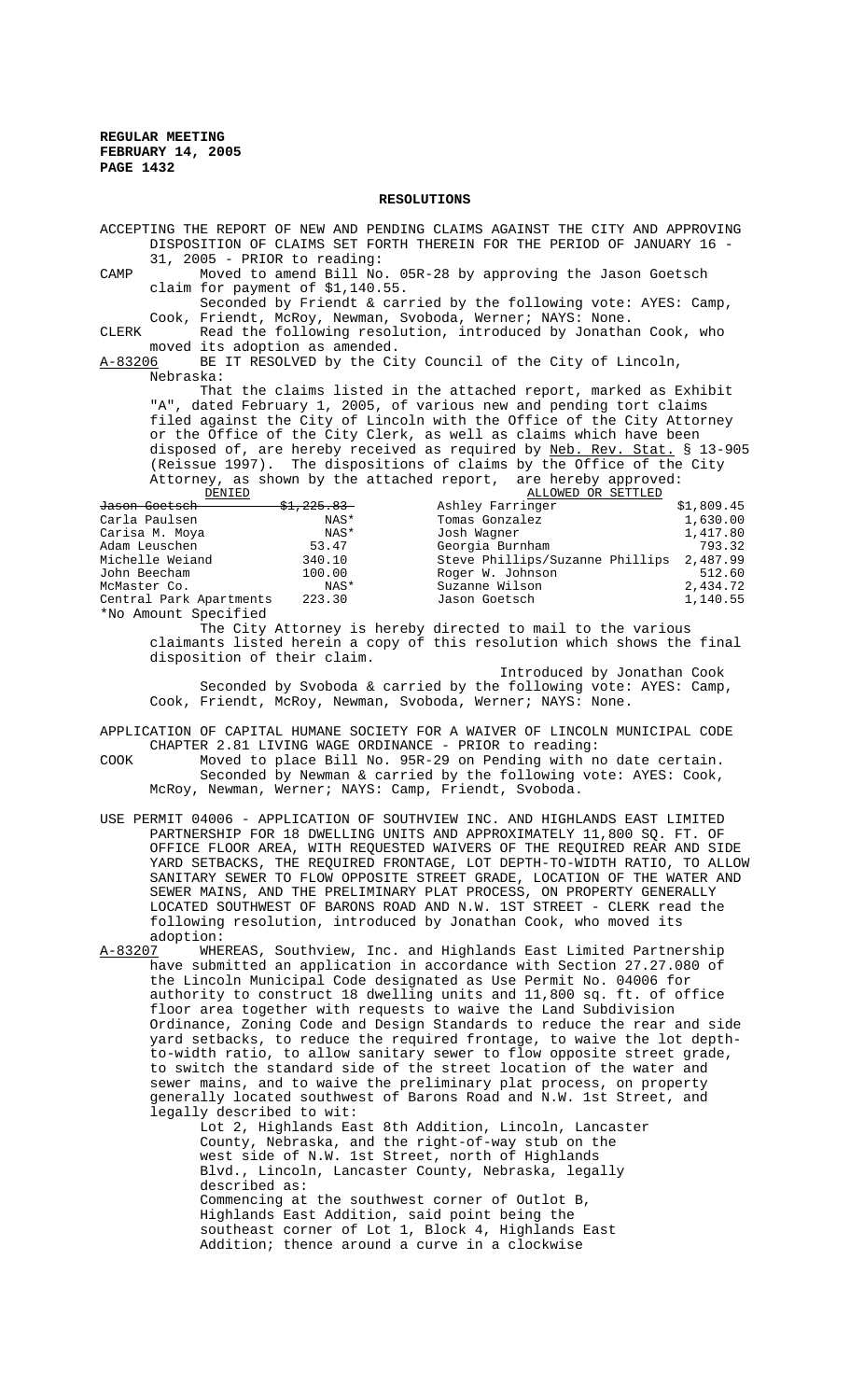direction having a delta angle of 15 degrees 56 minutes 37 seconds, an arc distance of 414.96 feet, radius of 1491.21 feet, and a chord of an assumed bearing of north 72 degrees 36 minutes 27 seconds east, along the south line of said Outlot B, a distance of 413.62 feet; thence north 36 degrees 47 minutes 03 seconds east along the southeasterly line of said Outlot B, a distance of 34.28 feet; thence north 8 degrees 04 minutes 02 seconds west along the east line of said Outlot B, a distance of 66.00 feet to the point of beginning; thence north 36 degrees 58 minutes 55 seconds west, a distance of 22.74 feet; thence south 81 degrees 22 minutes 40 seconds west, a distance of 35.40 feet; thence north 8 degrees 31 minutes 20 seconds west, a distance of 60.00 feet; thence north 81 degrees 28 minutes 40 seconds east, a distance of 34.95 feet; thence north 20 degrees 24 minutes 57 seconds east, a distance of 23.08 feet; thence south 8 degrees 31 minutes 52 seconds east, a distance of 100.19 feet to the point of beginning; WHEREAS, the real property adjacent to the area included within

the site plan for this development of dwelling units and office space in the 0-3 Office Park District will not be adversely affected; and

WHEREAS, said site plan together with the terms and conditions hereinafter set forth are consistent with the intent and purpose of Title 27 of the Lincoln Municipal Code to promote the public health, safety, and general welfare.

NOW, THEREFORE, BE IT RESOLVED by the City Council of the City of Lincoln, Nebraska:

That the application of Southview, Inc. and Highlands East Limited Partnership, hereinafter referred to as "Permittee", to construct 18 dwelling units and 11,800 sq. ft. of office floor area on the property legally described above be and the same is hereby granted under the provisions of Section 27.27.080 of the Lincoln Municipal Code upon condition that construction and operation of said development be in strict compliance with said application, the site plan, and the following additional express terms, conditions, and requirements:

This permit approves 18 dwelling units and 11,800 square feet of office space.<br>2 The follo

The following waivers to the Zoning Ordinance, Land Subdivision Ordinance and Design Standards are approved:

- a. The requirement of Section 3.5 of the Sanitary Sewer Design Standards is waived to allow sewers to flow opposite street grades.
- b. The requirements of Lincoln Municipal Code § 27.27.070 are waived to allow the side yard setback to be reduced from 15' to 7.5' and rear yard setback to be reduced from 40' to 30' as shown on the site plan.
- c. A reduction of the required minimum street frontage for single-family attached lots from 50 feet to 25 feet.
- d. The requirements of Section 3.4 of the Sanitary Sewer Design Standards requiring sanitary sewers to be located on the west side of the street and Section 3.2 of the Water Main Design Standards requiring water mains to be located on the east side of the street are waived to allow said locations to be reversed as shown on the site plan.
- e. The requirement of Lincoln Municipal Code § 26.11.020 that a preliminary plat is required for a subdivision is waived, except that this waiver of the preliminary plat shall only be effective for a period of ten years from the date of the this approval, and shall be of no force or effect thereafter.
- 2. Before receiving building permits:

a. The Permittee must submit a revised and reproducible final plan including 6 copies.

- b. The Permittee shall grant an avigation and noise easement to the Lincoln Airport Authority on all or that part of the land located within the Airport Environs Noise District.
- c. The construction plans must conform to the approved plans.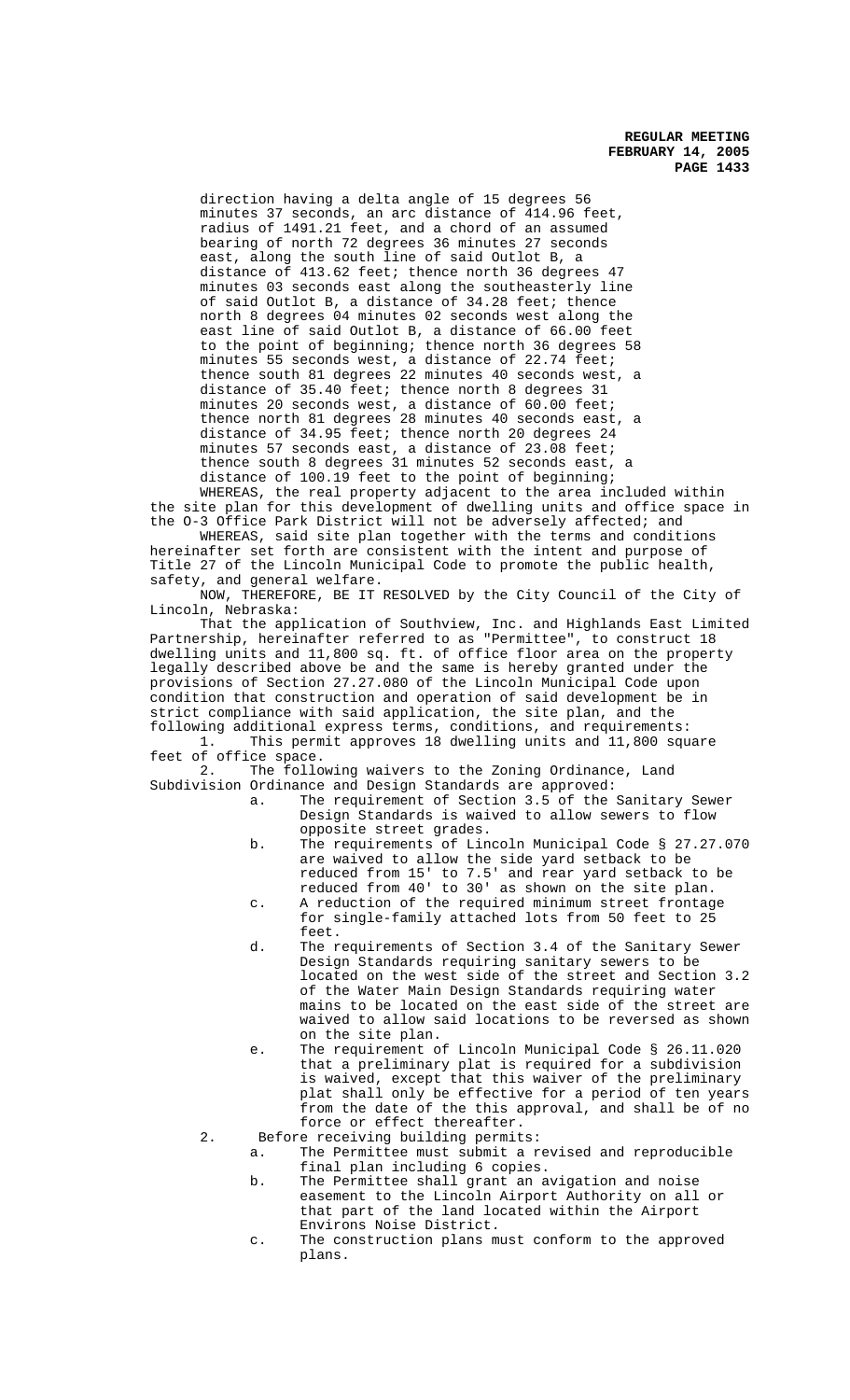- d. Final Plats will be approved by the Planning Director after:<br>i.
	- The sidewalks, streets, drainage facilities, street lighting, landscape screens, street trees, temporary turnarounds and barricades, and street name signs have been completed or the subdivider has submitted a bond or an escrow of security agreement to guarantee their completion.
		- ii. The subdivider has signed an agreement that binds the subdivider, its successors and assigns:
			- (1) to complete the paving of private roadway, and temporary turnarounds and barricades located at the temporary dead-end of the private roadway shown on the final plat within two (2) years following the approval of this final plat.
			- (2) to complete the installation of sidewalks along both sides of all interior private roadways and streets abutting the use permit as shown on the final plat within four (4) years following the approval of this final plat.
			- (3) to complete the public water distribution system to serve this plat within two (2) years following the approval of this final plat.
			- (4) to complete the public wastewater collection system to serve this plat within two (2) years following the approval of this final plat.
			- (5) to complete the enclosed public drainage facilities shown on the approved drainage study to serve this plat within two (2) years following the approval of this final plat.
			- (6) to complete the enclosed private drainage facilities shown on the approved drainage study to serve this plat within two (2) years following the approval of this final plat.
			- (7) to complete land preparation including storm water detention/retention facilities and open drainageway improvements to serve this plat prior to the installation of utilities and improvements but not more than two (2) years following the approval of this final plat.
			- (8) to complete the installation of public and private street lights along the streets within this plat within two (2) years following the approval of this final plat.
			- (9) to complete the planting of the street trees along the streets within this plat within four (4) years following the approval of this final plat.
			- (10) to complete the planting of the landscape screen within this plat within two (2) years following the approval of this final plat.
			- (11) to complete the installation of the street name signs within two (2) years following the approval of this final plat.
			- (12) to complete the installation of the permanent markers prior to construction on or conveyance of any lot in the plat.
			- (13) to complete any other public or private improvement or facility required by Chapter 26.23 (Development Standards) of the Land Subdivision Ordinance in a timely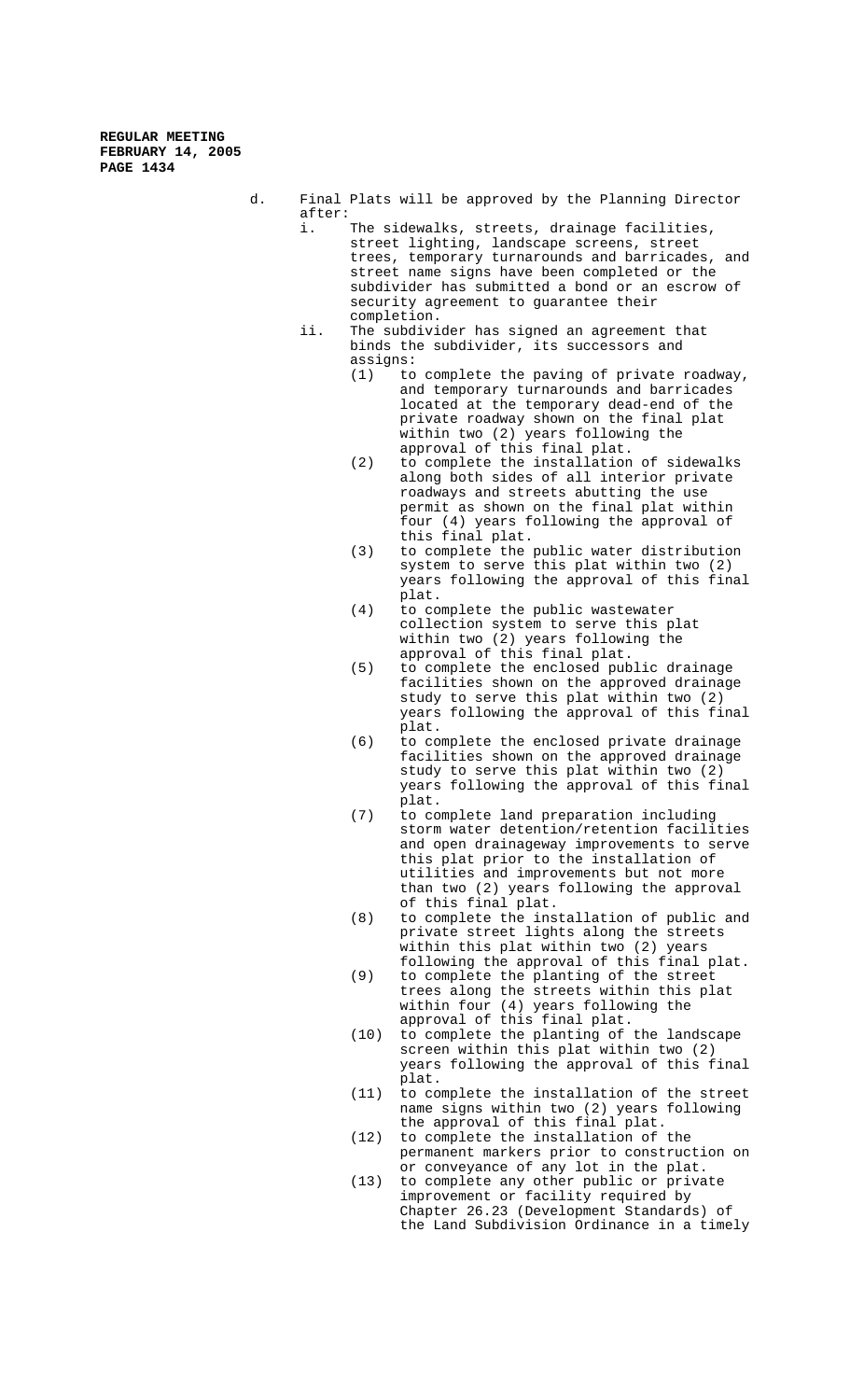manner which inadvertently may have been omitted from the above list of required improvements.

- (14) to submit to the Director of Public Works a plan showing proposed measures to control sedimentation and erosion and the proposed method to temporarily stabilize all graded land for approval.
- (15) to complete the public and private improvements shown on the Use Permit.
- (16) to retain ownership of or the right of entry to the outlots in order to maintain the outlots and private improvements on a permanent and continuous basis and to maintain the plants in the medians and islands on a permanent and continuous basis. However, the subdivider may be relieved and discharged of this maintenance obligation upon creating, in writing, a permanent and continuous association of property owners who would be responsible for said permanent and continuous maintenance. The subdivider shall not be relieved of such maintenance obligation until the private improvements have been satisfactorily installed and the documents creating the association have been reviewed and approved by the City Attorney and filed of record with the Register of Deeds.
- (17) to continuously and regularly maintain the street trees along the private roadways and landscape screens.
- (18) to submit to the lot buyers and builders a copy of the soil analysis.
- (19) to pay all design, engineering, labor, material, inspection, and other improvement costs.
- (20) to comply with the provisions of the Land Preparation and Grading requirements of the Land Subdivision Ordinance.
- (21) to properly and continuously maintain and supervise the private facilities which have common use or benefit, and to recognize that there may be additional maintenance issues or costs associated with providing for the proper functioning of storm water detention/retention facilities as they were designed and constructed within the development, and that these are the responsibility of the land subdivider.
- (22) to relinquish the right of direct vehicular access from Outlot A to NW 1st Street.
- (23) to inform all prospective purchasers and users that the land is located within the Airport Environs Noise District, that the land is subject to an avigation and noise easement granted to Lincoln Airport Authority, and that the land is potentially subject to aircraft noise levels which may affect users of the property and interfere with its use.

3. Before occupying the dwelling units and office buildings all development and construction shall have been completed in conformance with the approved plans.

4. All privately-owned improvements shall be permanently maintained by the owner or an appropriately established property owners association approved by the City Attorney.<br>5. The site plan approved by this

The site plan approved by this permit shall be the basis for all interpretations of setbacks, yards, locations of buildings, location of parking and circulation elements, and similar matters.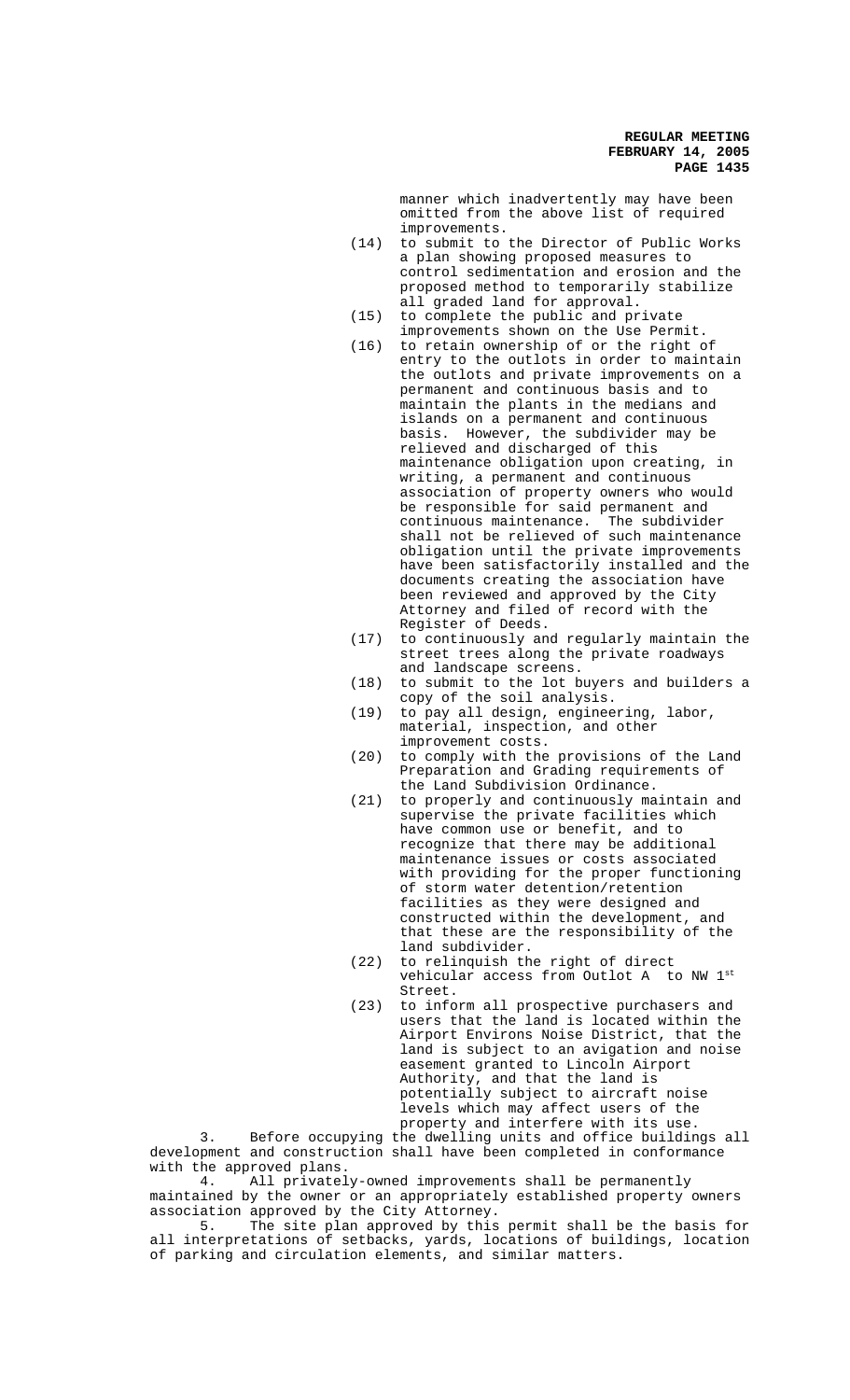6. The terms, conditions, and requirements of this resolution shall be binding and obligatory upon the Permittee, its successors, and assigns. The building official shall report violations to the City Council which may revoke the special permit or take such other action as may be necessary to gain compliance.

7. The Permittee shall sign and return the City's letter of acceptance to the City Clerk within 30 days following approval of the special permit, provided, however, said 30-day period may be extended up to six months by administrative amendment. The City Clerk shall file a copy of the resolution approving the special permit and the letter of acceptance with the Register of Deeds, filing fees therefor to be paid in advance by the Permittee.

Introduced by Jonathan Cook Seconded by Svoboda & carried by the following vote: AYES: Camp, Cook, Friendt, McRoy, Newman, Svoboda, Werner; NAYS: None.

AUTHORIZING THE MAYOR TO EXECUTE A MULTI-YEAR CONTRACT WHEN FUNDING APPROPRIATIONS COME FROM MORE THAN ONE FISCAL YEAR C.I.P. FOR YANKEE HILL ROAD FROM SOUTH  $27^{\text{TH}}$  STREET TO  $40^{\text{TH}}$  STREET, (CITY PROJECT NO. 701596) AND THE INTERSECTION OF SOUTH 27TH STREET AND YANKEE HILL ROAD. (CITY PROJECT NO. 701662) - CLERK read the following resolution, introduced by Jonathan Cook, who moved its adoption:<br>A-83208 WHEREAS, the Public Works & Utilities Departme

WHEREAS, the Public Works & Utilities Department has identified City Project No. 701596, Yankee Hill Road from 27th Street to 40th Street, and Project No. 701662, the intersection of 27th Street and Yankee Hill Road, as street improvement projects in the public best interest to improve safety, capacity, and aesthetics; and

WHEREAS, the previous fiscal years identified \$1,496,873.00 for street construction and \$1,568,415.00 of water revenue funds (User Fees and Revenue Bonds) of CIP funds, plus developer contribution of \$1,586,019.17 for the project and the 2006 fiscal year CIP will have the remainder estimated to be \$1,086,500.00 for Construction and Construction Engineering; and

WHEREAS, Dobson Bros. Construction is the successful low bidder for said projects in the amount of \$5,523,581.98 to be paid for from appropriations from fiscal years 2005 and 2006;and

WHEREAS, Public Works & Utilities believes it is in the public's best interest to coordinate the construction of these projects in this manner and match the funding appropriations to the cash outlay; and

WHEREAS, Article VII, Section 3 of the Charter of the City of Lincoln provides that no contract involving the expenditure of money from appropriations of more than one year, other than appropriations of borrowed money, shall be valid unless approved by ordinance or resolution of the City Council.

NOW, THEREFORE, BE IT RESOLVED by the City Council of the City of Lincoln, Nebraska:

That the Mayor is authorized to execute a contract or contracts between the City of Lincoln, Nebraska and the lowest responsible bidder or bidders for the City Project 701596, Yankee Hill Road from 27th Street to 40th Street, and Project No. 701662, the intersection of 27th Street and Yankee Hill Road, to be paid from fiscal years 2004-2005 and 2005-2006.

Introduced by Jonathan Cook Seconded by Svoboda & carried by the following vote: AYES: Camp, Cook, Friendt, McRoy, Newman, Svoboda, Werner; NAYS: None.

## **PETITIONS & COMMUNICATIONS**

SETTING THE HEARING DATE OF MONDAY, FEBRUARY 28, 2005 AT 5:30 P.M. FOR THE APP. OF RISKY INC DBA RISKY'S SPORTS BAR AND GRILL TO EXPAND THE PRESENTLY LICENSED PREMISES BY THE ADDITION OF AN OUTDOOR AREA MEASURING APPROXIMATELY 19 FEET BY 20 FEET ADJACENT TO THE PROPERTY AT 4680 LEIGHTON AVENUE - CLERK read the following resolution, introduced by Glenn Friendt, who moved its adoption:<br>A-83209 BE IT RESOLVED by the City Counc

BE IT RESOLVED by the City Council, of the City of Lincoln, that a hearing date is hereby set for Mon., February 28, 2005 at 5:30 p.m. or as soon thereafter as possible in the City Council Chambers, County-City Building, 555 S. 10<sup>th</sup> St., Lincoln, NE, for App. of Risky, Inc dba Risky's Sports Bar & Grill to expand presently licensed premises by the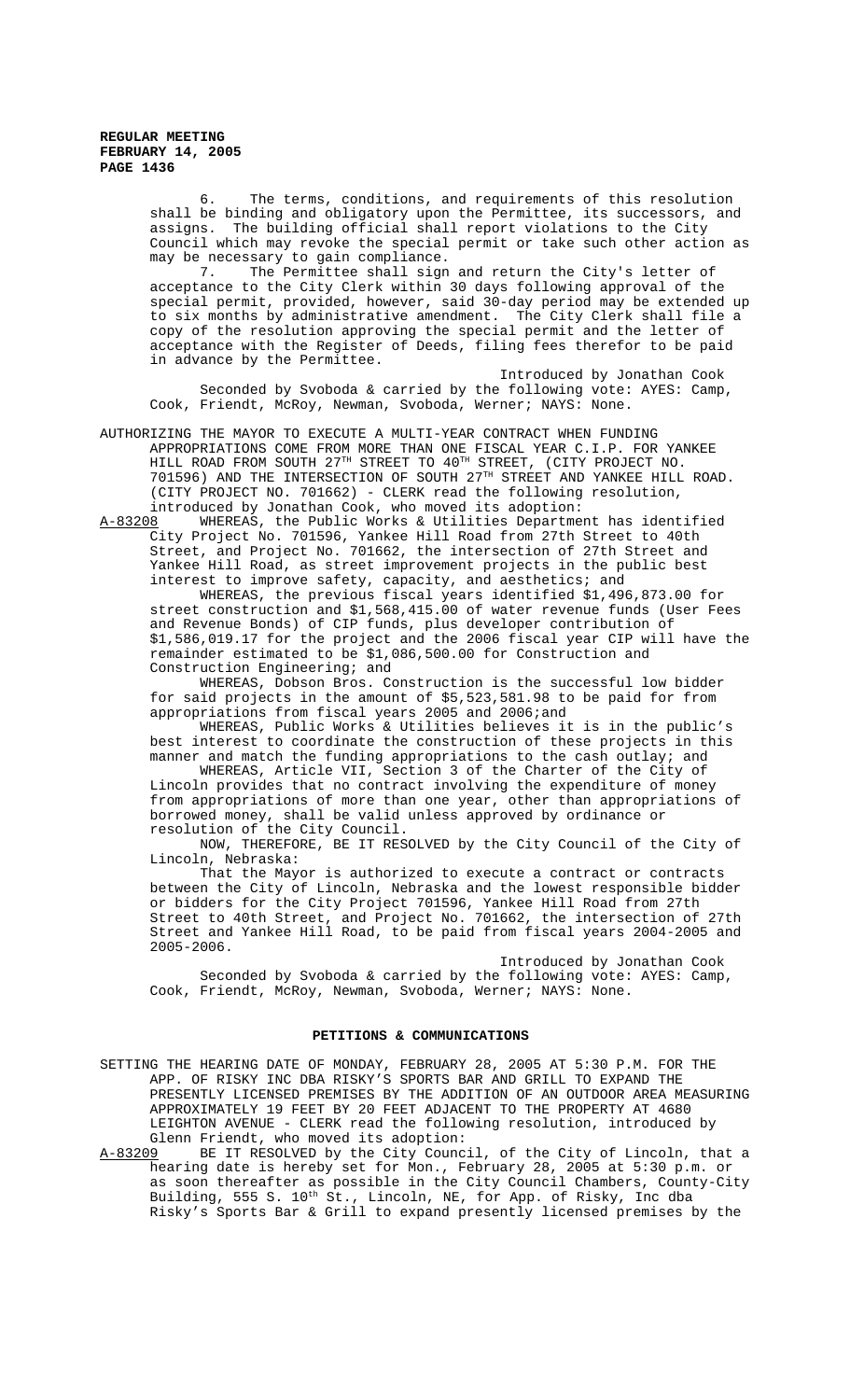addition of an outdoor area measuring approximately 19 feet by 20 feet adjacent to the property at 4680 Leighton Avenue.

If the Police Department is unable to complete the investigation by said time, a new hearing date will be set.

Introduced by Glenn Friendt Seconded by Svoboda & carried by the following vote: AYES: Camp, Cook, Friendt, McRoy, Newman, Svoboda, Werner; NAYS: None.

#### **REPORTS OF CITY OFFICERS**

CLERK'S LETTER AND MAYOR'S APPROVAL OF ORDINANCES AND RESOLUTIONS PASSED BY THE CITY COUNCIL ON FEBRUARY 7, 2005 - CLERK presented said report which was placed on file in the office of the City Clerk. **(27-1)**

INVESTMENT OF FUNDS FROM JANUARY 24 THRU FEBRUARY 4, 2005 - CLERK read the following resolution, introduced by Glenn Friendt, who moved its adoption:

A-83210 BE IT HEREBY RESOLVED BY THE CITY COUNCIL of the City of Lincoln, Nebraska:

That the attached list of investments be confirmed and approved, and the City Treasurer is hereby directed to hold said investments until maturity unless otherwise directed by the City Council.

Introduced by Glenn Friendt Seconded by Svoboda & carried by the following vote: AYES: Camp, Cook, Friendt, McRoy, Newman, Svoboda, Werner; NAYS: None.

#### ORDINANCES - 1<sup>ST</sup> READING

- AUTHORIZING AND PROVIDING FOR THE ISSUANCE OF GENERAL OBLIGATION STORM SEWER REFUNDING BONDS IN AN AMOUNT NOT EXCEEDING \$7,000,000.00 - CLERK read an ordinance, introduced by Glenn Friendt, authorizing and providing for the issuance of General Obligation Storm Sewer Refunding Bonds in an amount not exceeding \$7,000,000.00, the first time.
- ADOPTING THE SUPPLEMENTS TO THE LINCOLN MUNICIPAL CODE DATED JUNE, 2004 AND DECEMBER 2004 AS PART OF THE OFFICIAL LINCOLN MUNICIPAL CODE - CLERK read an ordinance, introduced by Glenn Friendt, adopting the supplements to the Lincoln Municipal Code dated June, 2004; and December 2004 as part of the official Lincoln Municipal Code, the first time.
- AMENDING CHAPTER 2.24 OF THE LINCOLN MUNICIPAL CODE TO ADD A NEW SECTION NUMBERED 2.24.090 AUTHORIZING THE LAW DEPARTMENT AND RISK MANAGEMENT TO INVESTIGATE ALL CLAIMS FILED AGAINST THE CITY AND TO ADJUST, COMPROMISE AND SETTLE ALL CLAIMS WHEREIN THE PAYMENT TO ANY INDIVIDUAL IS NOT IN EXCESS OF \$25,000.00 - CLERK read an ordinance, introduced by Glenn Friendt, amending Chapter 2.24 of the Lincoln Municipal Code relating to the Law Department to add a new section numbered 2.24.090 authorizing the Law Department and Risk Management to investigate all claims filed against the City and to adjust, compromise and settle all claims wherein the payment to any individual is not in excess of \$25,000.00, the first time.
- CHANGE OF ZONE 05001 APPLICATION OF GUY LAMMLE FOR A CHANGE OF ZONE FROM AG AGRICULTURAL TO R-3 RESIDENTIAL ON PROPERTY GENERALLY LOCATED AT LAMMLE CIRCLE AND GLENEAGLE COURT - CLERK read an ordinance, introduced by Glenn Friendt, amending the Lincoln Zoning District Maps attached to and made a part of Title 27 of the Lincoln Municipal Code, as provided by Section 27.05.020 of the Lincoln Municipal Code, by changing the boundaries of the districts established and shown thereon, the first time.

## **ORDINANCES - 3RD READING & ASSOCIATED RESOLUTIONS**

CHANGE OF ZONE 04067 - APPLICATION OF HARTLAND HOMES FOR A CHANGE OF ZONE FROM AGR AGRICULTURAL RESIDENTIAL DISTRICT AND H-4 GENERAL COMMERCIAL DISTRICT TO R-3 RESIDENTIAL DISTRICT ON PROPERTY GENERALLY LOCATED SOUTHWEST OF THE INTERSECTION OF WEST A STREET AND S.W. 27TH STREET (IN CONNECTION W/05R-32) - PRIOR to reading: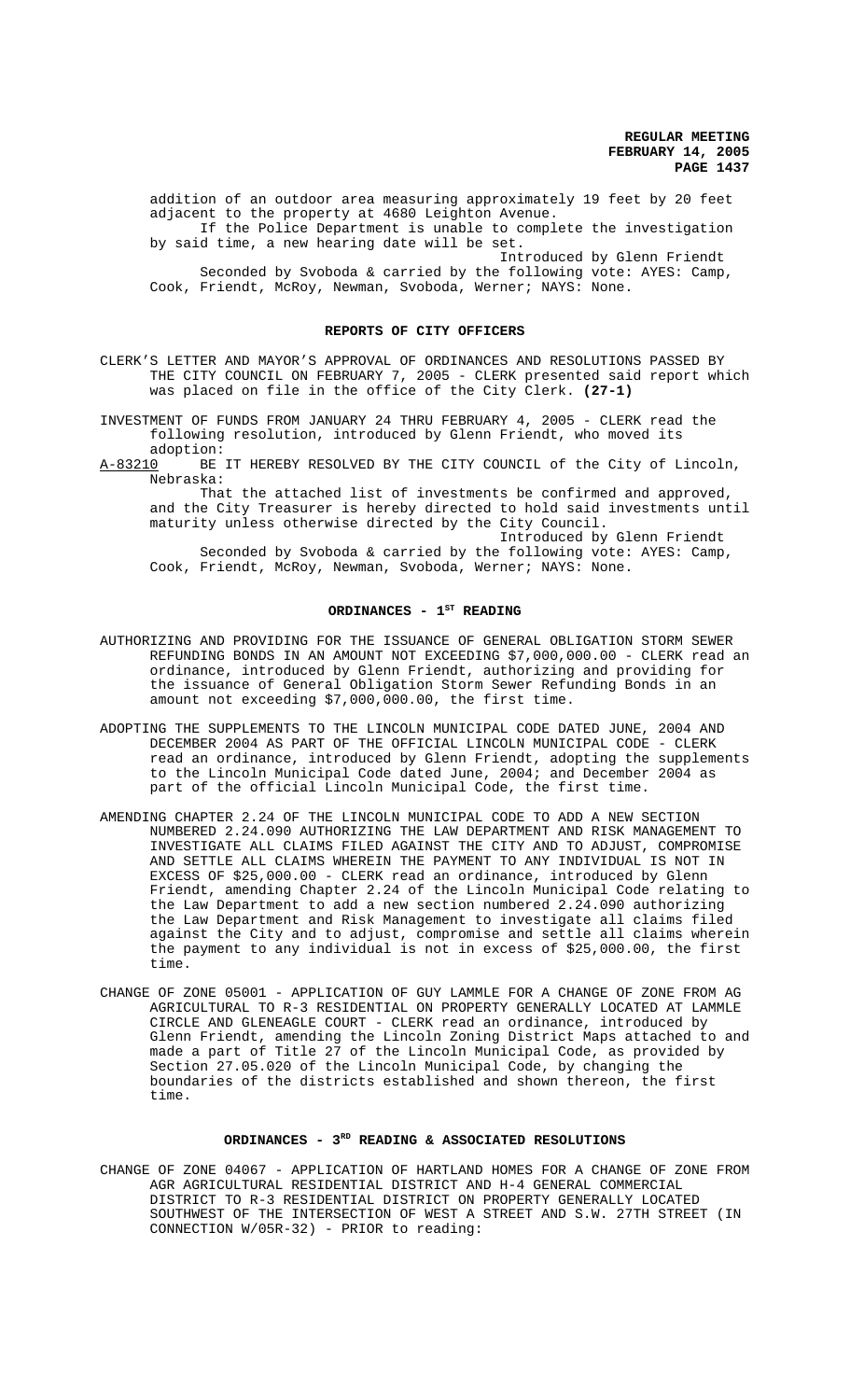MCROY Moved to suspend the rules to have  $3<sup>rd</sup>$  Reading and Action on this date.

Seconded by Cook & carried by the following vote: AYES: Camp, Friendt, McRoy, Newman, Svoboda, Werner; NAYS: Cook.

CLERK Read an ordinance, introduced by Jonathan Cook, amending the Lincoln Zoning District Maps attached to and made a part of Title 27 of the Lincoln Municipal Code, as provided by Section 27.05.020 of the Lincoln Municipal Code, by changing the boundaries of the districts established and shown thereon, the third time.

COOK Moved to pass the ordinance as read.

Seconded by Svoboda & carried by the following vote: AYES: Camp, Cook, Friendt, McRoy, Newman, Svoboda, Werner; NAYS: None.

The ordinance, being numbered **#18498**, is recorded in Ordinance Book 202, Page

SPECIAL PERMIT 04054 - APPLICATION OF HARTLAND HOMES TO DEVELOP HARTLAND HOMES SOUTHWEST 1ST ADDITION COMMUNITY UNIT PLAN FOR 382 SINGLE FAMILY DWELLING UNITS, WITH REQUESTED WAIVERS OF THE REQUIRED LOT AREA, AVERAGE LOT WIDTH, BLOCK LENGTH, AND THE PRELIMINARY PLAT PROCESS, ON PROPERTY GENERALLY LOCATED SOUTHWEST OF THE INTERSECTION OF WEST A STREET AND S.W. 27TH STREET. (IN CONNECTION W/05-18) (ACTION DATE: 2/28/05) (ACTION DATE: 2/28/05) -

MCROY Moved to suspend the rules to have  $3<sup>rd</sup>$  Reading and Action on this date.

Seconded by Cook & carried by the following vote: AYES: Camp, Friendt, McRoy, Newman, Svoboda, Werner; NAYS: Cook.

CLERK Read the following resolution, introduced by Jonathan Cook, who moved its adoption:<br>A-83205 WHEREAS, Hart

WHEREAS, Hartland Homes, Inc. has submitted an application designated as Special Permit No. 04054 for authority to develop Hartland Homes Southwest 1st Addition Community Unit Plan consisting of 382 single family dwelling units, together with requested waivers to reduce the required lot area and average lot width, to waive the block length for Block 11, and to waive the preliminary plat process, on property generally located southwest of the intersection of West A Street and S.W. 27th Street, and legally described to wit:

Lots 54 and 68 I.T., in the Northeast Quarter of

Section 32, Township 10 North, Range 6 East of the 6th P.M., Lancaster County, Nebraska;

WHEREAS, the real property adjacent to the area included within the site plan for this community unit plan will not be adversely affected; and

WHEREAS, said site plan together with the terms and conditions hereinafter set forth are consistent with the intent and purpose of Title 27 of the Lincoln Municipal Code (LMC) to promote the public health, safety, and general welfare.

NOW, THEREFORE, BE IT RESOLVED by the City Council of the City of Lincoln, Nebraska:

That the application of Hartland Homes, Inc., hereinafter referred to as "Permittee", to develop Hartland Homes Southwest 1st Addition Community Unit Plan consisting of 382 dwelling units, together with requested waivers to reduce the required lot area and average lot width, to waive the block length for Block 11, and to waive the preliminary plat process, on the property legally described above, be and the same is hereby granted under the provisions of Section 27.63.320 and Chapter 27.65 of the LMC upon condition that construction and operation of said community unit plan be in strict compliance with said application, the site plan, and the following additional express terms, conditions, and requirements:

1. This permit approves 382 dwelling units.<br>2. The following variances to the City of I

The following variances to the City of Lincoln Land Subdivision Ordinance are hereby approved:

- a. The requirement of § 26.23.130(a) of the Lincoln Municipal Code (LMC) that block length not exceed 1320 feet between cross streets is waived for Block 11.
- b. The requirement of Section 26.23.140(a) of the LMC that minimum lot width and area requirements shall conform to the zoning ordinance is waived to allow lots with less than the minimum required lot width and to allow lots with less than the minimum required lot area.
- c. The requirement of Section 26.11.020 of the LMC that the special permit accompany the filing of a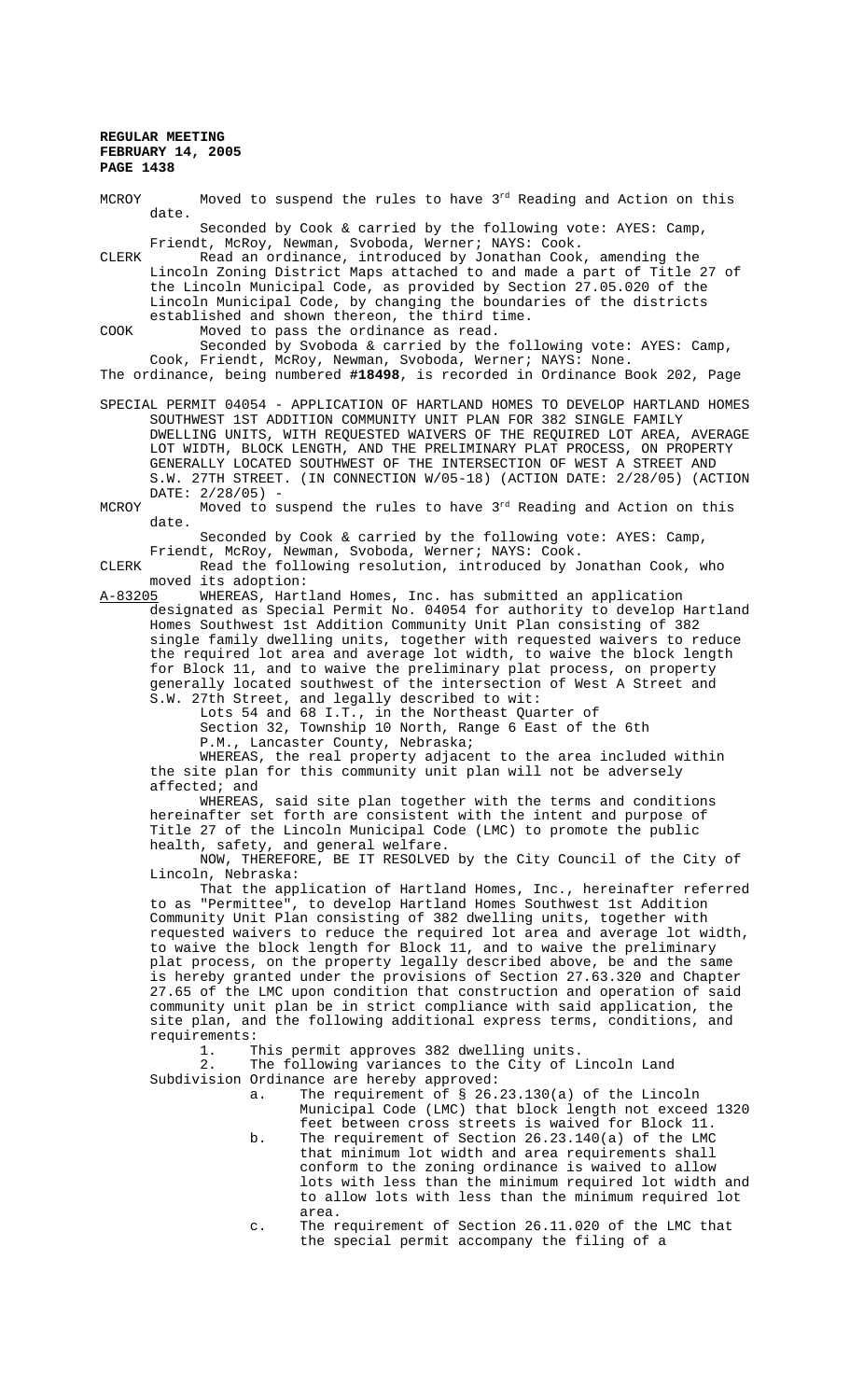preliminary plat and that a preliminary plat be required for all subdivisions is waived, except that this waiver of the preliminary plat shall only be effective for a period of ten years from the date of the this approval, and shall be of no force or effect thereafter. If any final plat on all or a portion of the approved community unit plan is submitted five years or more after the effective date of the community unit plan, the City may require that a new community unit plan be submitted, pursuant to all the provisions of Section 26.31.015. A new community unit plan may be required if the subdivision ordinance, the design standards, or the required improvements have been amended by the city; and as a result, the community unit plan as originally approved does not comply with the amended rules and regulations.

3. Before the approval of a final plat, the public streets, sidewalks, sanitary sewer system, water system, drainage facilities, land preparation and grading, sediment and erosions control measures, storm water detention/retention facilities, drainageway improvements, street lights, landscaping screens, street trees, temporary turnaround and barricades, and street name signs, must be completed or provisions (bond, escrow or security agreement) to guarantee completion must be approved by the City Law Department. The improvements must be completed in conformance with adopted design standards and within the time period specified in the Land Subdivision Ordinance.

4. The Permittee agrees:

- a. To complete the street paving of public streets, and temporary turnarounds and barricades located at the temporary dead-end of the streets shown on the final plat within two (2) years following the approval of the final plat.
- b. To complete the installation of sidewalks along both sides of the streets and along West "A" St. and S.W.  $27<sup>th</sup>$  St. as shown on the final plat within four (4) years following the approval of the final plat.
- c. To complete the public water distribution system to serve this plat within two (2) years following the approval of the final plat.
- d. To complete the public wastewater collection system to serve this plat within two (2) years following the approval of the final plat.
- e. To complete the enclosed public drainage facilities shown on the approved drainage study to serve this plat within two (2) years following the approval of the final plat.
- f. To complete land preparation including storm water detention/retention facilities and open drainageway improvements to serve this plat prior to the installation of utilities and improvements but not more than two (2) years following the approval of the final plat
- g. To complete the installation of public street lights along streets within this plat within two (2) years following the approval of the final plat.
- h. To complete the planting of the street trees along streets within this plat within four (4) years following the approval of the final plat.
- i. To complete the planting of the landscape screen within this plat within two (2) years following the approval of the final plat.
- j. To complete the installation of the street name signs within two (2) years following the approval of the final plat.
- k. To timely complete any other public or private improvement or facility required by Chapter 26.23 (Development Standards) of the Land Subdivision Ordinance which would not have been waived but which inadvertently may have been omitted from the above list of required improvements.
- l. To submit to the Director of Public Works a plan showing proposed measures to control sedimentation and erosion and the proposed method to temporarily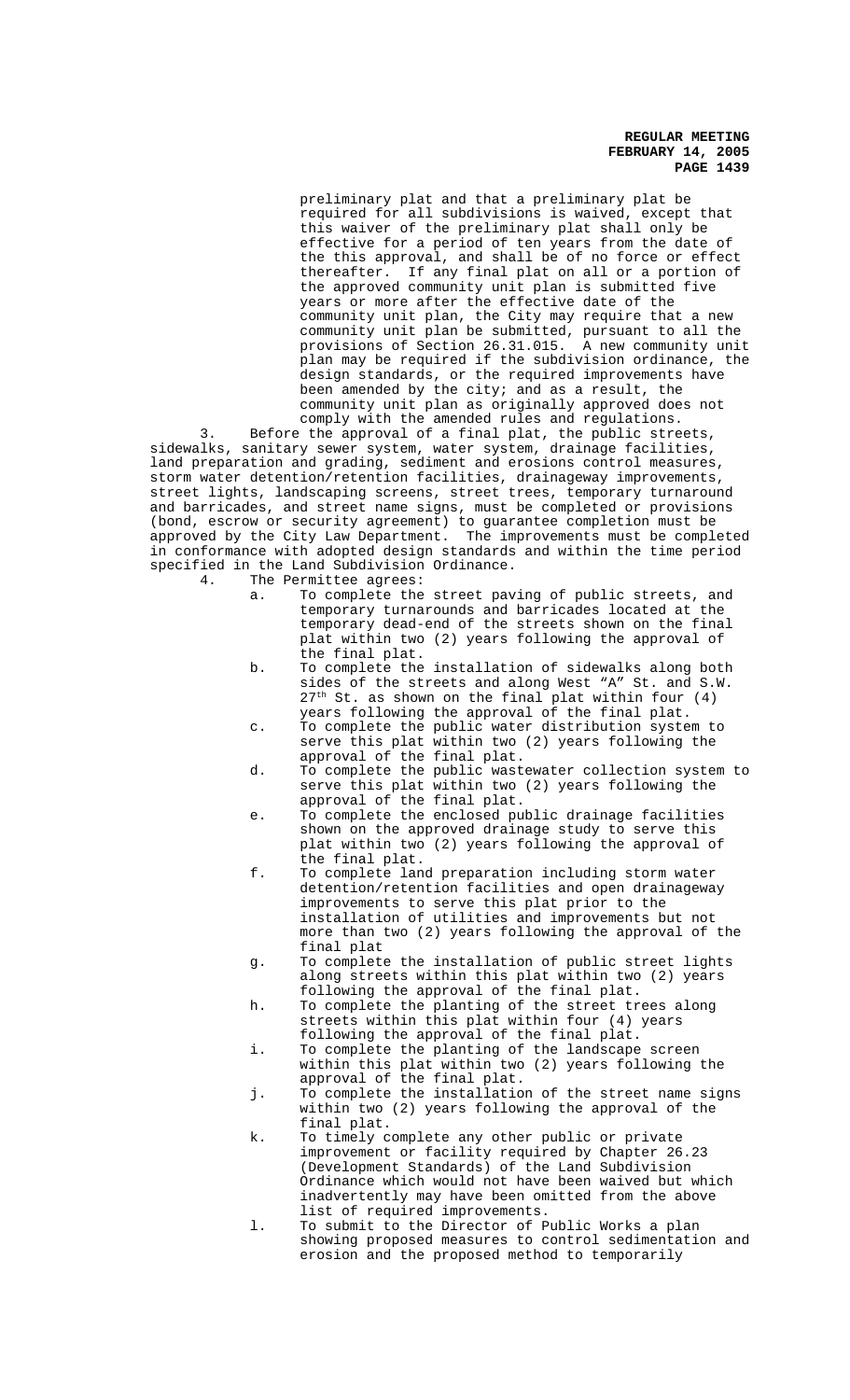- stabilize all graded land for approval. m. To complete the public and private improvements shown on the Community Unit Plan. n. To retain ownership of or the right of entry to the outlots in order to maintain the outlots and private improvements on a permanent and continuos basis. However, the subdivider may be relieved and discharged of this maintenance obligation upon creating, in writing, a permanent and continuous association of property owners who would be responsible for said permanent and continuous maintenance. The subdivider shall not be relieved of such maintenance obligation until the private improvements have been satisfactorily installed and the documents creating the association have been reviewed and approved by the City Attorney and filed of record with the Register of Deeds.
- o. To continuously and regularly maintain the landscape screens.
- p. To submit to the lot buyers and home builders a copy of the soil analysis.
- q. To comply with the provisions of the Land Preparation and Grading requirements of the Land Subdivision Ordinance.
- r. To properly and continuously maintain and supervise the private facilities which have common use or benefit, and to recognize that there may be additional maintenance issues or costs associated with providing for the proper functioning of storm water detention/retention facilities as they were designed and constructed within the development, and that these are the responsibility of the Permittee.
- s. To relinquish the right of direct vehicular access to West "A" St. except at S.W. 30th St.
- t. To inform all prospective purchasers and users that the land is located within the Airport Environs Noise District, that the land is subject to an avigation and noise easement granted to Lincoln Airport Authority, and that the land is potentially subject to aircraft noise levels which may affect users of the property and interfere with its use.
- 5. Before receiving building permits
	- a. The Permittee must submit an acceptable, revised and reproducible final plan including five copies. b. The construction plans must conform to the approved

plans.

c. Final plats within this community unit plan must be approved by the City.<br>d. The

The Permittee must grant an avigation and noise easement to the Lincoln Airport Authority on all or that part of the land located within the Airport Environs Noise District.

6. Before occupying the dwelling units all development and construction must be completed in conformance with the approved plans.<br>7. All privately-owned improvements must be permanently All privately-owned improvements must be permanently

maintained by the Permittee or an appropriately established homeowners association approved by the City Attorney.

8. The site plan approved by this permit shall be the basis for all interpretations of setbacks, yards, locations of buildings, location of parking and circulation elements, and similar matters.

9. The terms, conditions, and requirements of this resolution shall be binding and obligatory upon the Permittee, successors, and assigns. The building official shall report violations to the City Council which may revoke the special permit or take such other action as may be necessary to gain compliance.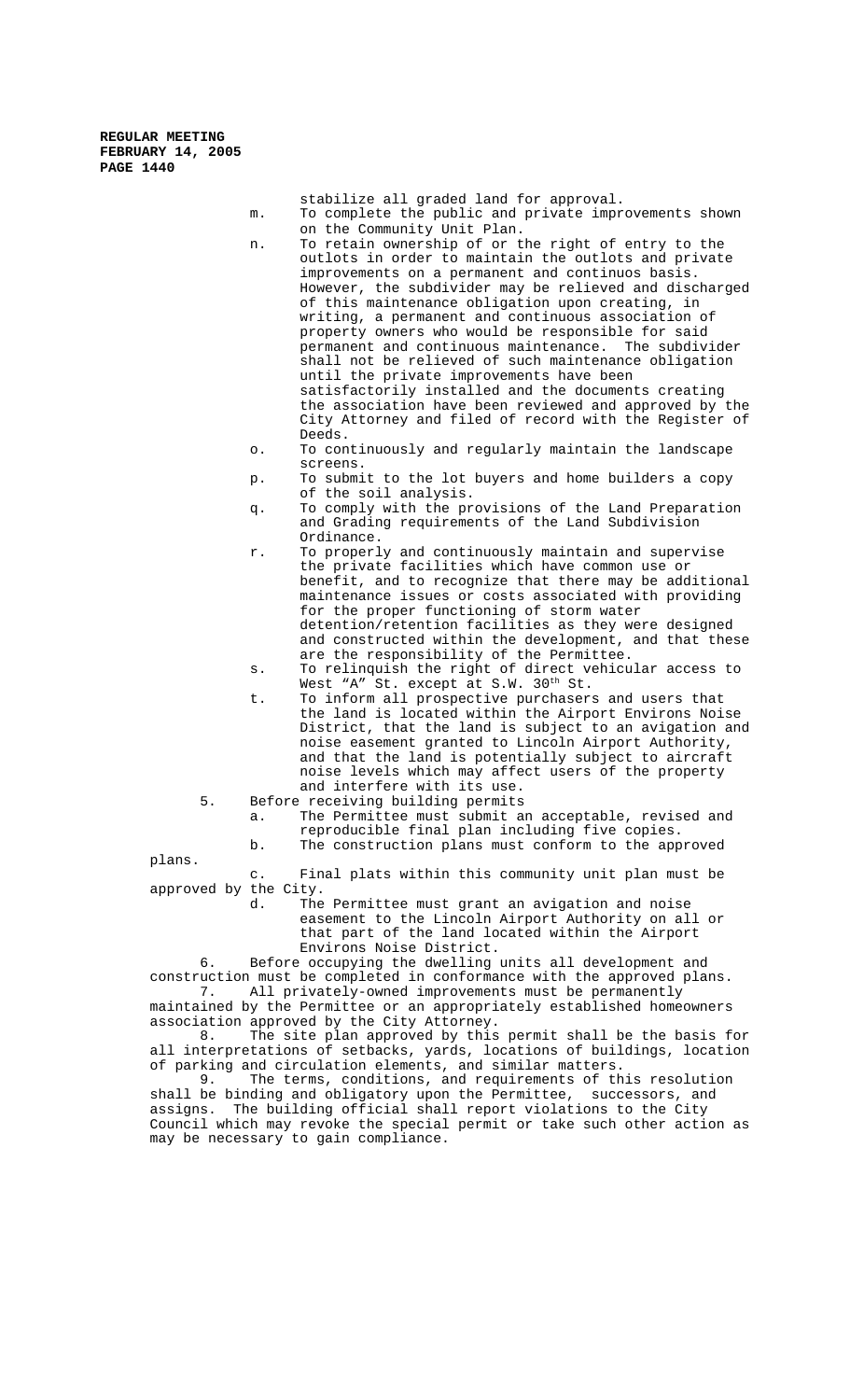10. The Permittee shall sign and return the City's letter of acceptance to the City Clerk within 30 days following approval of the special permit, provided, however, said 30-day period may be extended up to six months by administrative amendment. The City Clerk shall file a copy of the resolution approving the special permit and the letter of acceptance with the Register of Deeds, filing fees therefor to be paid in advance by the Permittee.

Introduced by Jonathan Cook Seconded by Svoboda & carried by the following vote: AYES: Camp, Cook, Friendt, McRoy, Newman, Svoboda, Werner; NAYS: None.

AMENDING RESOLUTION NO. A-83068 TO CLARIFY THAT THE AMENDMENTS TO CHAPTER 3.75 OF THE CITY OF LINCOLN DESIGN STANDARDS ARE ONLY APPLICABLE WITH RESPECT TO APPLICATIONS FOR BUILDING PERMITS SUBMITTED ON OR AFTER NOVEMBER 1, 2004 - CLERK read the following resolution, introduced by Patte Newman, who moved its adoption:

Seconded by Camp & **LOST** by the following vote: AYES: Camp, Friendt, Svoboda; NAYS: Cook, McRoy, Newman, Werner.

The resolution, having **LOST**, was assigned File **#38-4497** & was placed on file in the Office of the City Clerk.

AMENDING THE PAY SCHEDULE FOR THE EMPLOYEE GROUP WHOSE CLASSIFICATIONS ARE ASSIGNED TO THE PAY RANGE PREFIXED BY THE LETTER "A" TO CREATE THE CLASSIFICATION OF UTILITIES SAFETY AND TRAINING SPECIALIST - CLERK read an ordinance, introduced by Jon Camp, amending Section 1 of Ordinance No. 18412 relating to the pay schedules of employees whose classifications are assigned to the pay range which is prefixed by the letter "A", by creating the job classification of Utilities Safety and Training Specialist, the third time.

CAMP Moved to pass the ordinance as read. Seconded by Svoboda & carried by the following vote: AYES: Camp, Cook, Friendt, McRoy, Newman, Svoboda, Werner; NAYS: None. The ordinance, being numbered **#18499**, is recorded in Ordinance Book 202, Page

AMENDING SECTION 2.78.020 OF THE LINCOLN MUNICIPAL CODE REGARDING MANAGEMENT COMPENSATION PLAN, ANNUAL LEAVE, TO CLARIFY THE USE OF VACATION LEAVE DURING PROBATION BY EMPLOYEES WHOSE CLASSIFICATIONS ARE ASSIGNED TO PAY RANGE PREFIXED BY THE LETTER "M" - PRIOR to reading:

COOK Moved to delay action for two weeks to 2/28/05.

Seconded by McRoy & carried by the following vote: AYES: Camp, Cook, Friendt, McRoy, Newman, Werner; NAYS: Svoboda.

CLERK Read an ordinance, introduced by Jon Camp, amending Section 2.78.020 of the Lincoln Municipal Code relating to Management Compensation Plan, Annual Leave, to clarify the use of vacation leave during probation by employees whose classifications are assigned to pay ranges prefixed by "M"; and repealing Section 2.78.020 of the Lincoln Municipal Code as hitherto existing, the third time.

APPROVING A TRANSFER OF APPROPRIATIONS IN THE AMOUNT OF \$38,920.00 WITHIN THE PARKS AND RECREATION CIP FUND TO THE JOINT FACILITIES MAINTENANCE FUND FOR IMPROVEMENTS AT THE PARK MIDDLE SCHOOL TEEN CENTER - CLERK read an ordinance, introduced by Jon Camp, approving the transfer of unspent and unencumbered appropriations and cash (if any) between certain capital improvement projects within the Parks and Recreation Department to the FY 2004-05 operating budget to assist with improvements to mechanical systems at Park Middle School in conjunction with development of the Park Middle School Teen Center, the third time.

CAMP Moved to pass the ordinance as read. Seconded by McRoy & carried by the following vote: AYES: Camp, Cook, Friendt, McRoy, Newman, Svoboda, Werner; NAYS: None. The ordinance, being numbered **#18500**, is recorded in Ordinance Book 202,Page

CHANGE OF ZONE 04083 - AMENDING TITLE 27 OF THE LINCOLN MUNICIPAL CODE BY REPEALING SECTION 27.69.085 RELATING TO PERMITTED SIGNS IN A CORPORATE OFFICE PARK PUD, AND BY AMENDING SECTION 27.70.050 TO MODIFY THE REQUIREMENTS AFTER APPROVAL OF A USE PERMIT TO ALLOW BUILDING PERMITS, CERTIFICATES OF OCCUPANCY AND SUBDIVISION OF PROPERTY TO BE ISSUED OR APPROVED UPON SUBSTANTIAL COMPLIANCE WITH THE PLOT PLAN AS APPROVED, AND TO GRANT THE PLANNING DIRECTOR THE AUTHORITY TO REVIEW AND DETERMINE IF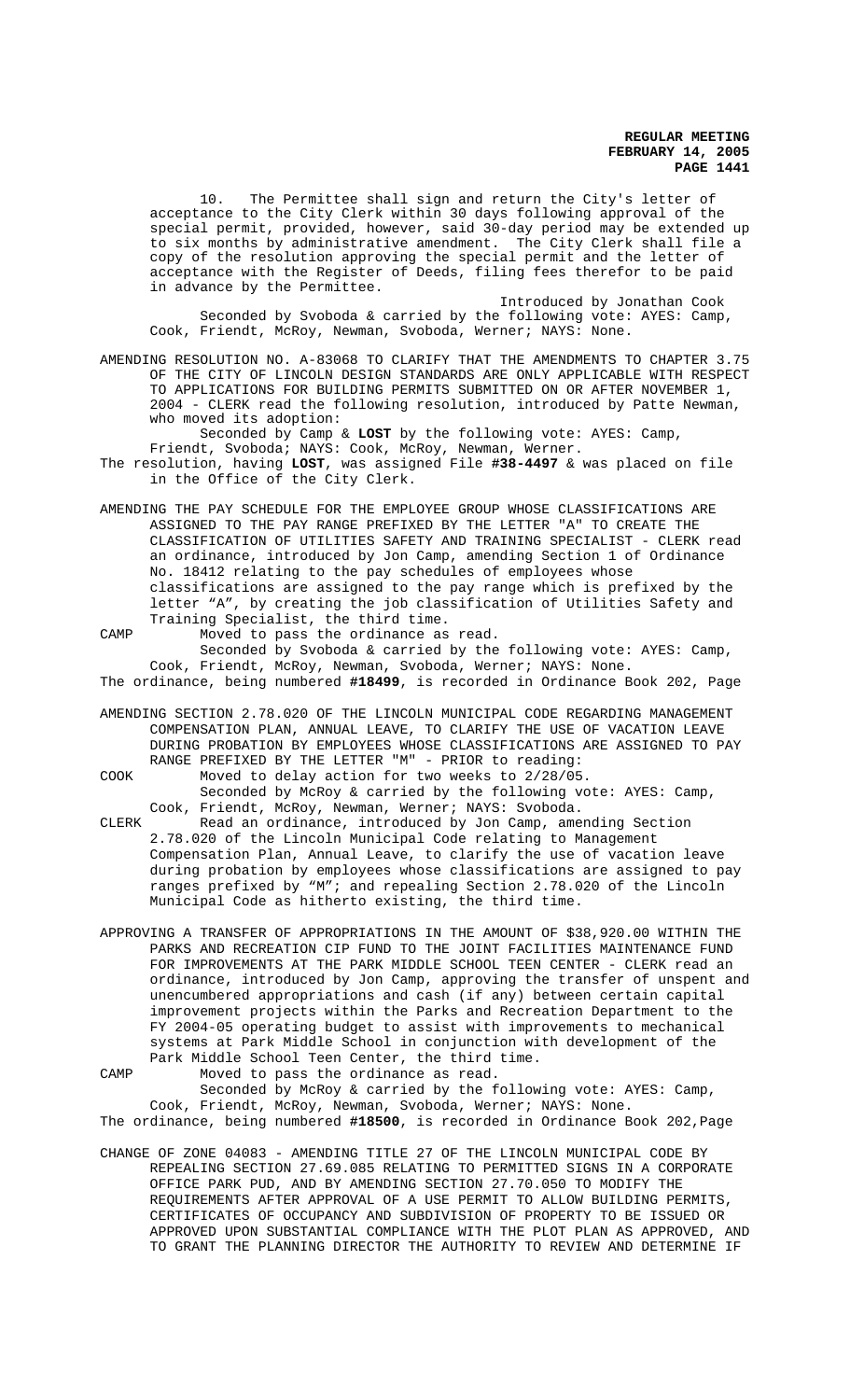A PROPOSAL IS IN SUBSTANTIAL CONFORMANCE WITH THE APPROVED PLAN - CLERK read an ordinance, introduced by Jon Camp, amending Title 27 of the Lincoln Municipal Code by repealing Section 27.69.085 relating to permitted signs in a Corporate Office Park planned unit development; by amending Section 27.70.050 to modify the requirements after approval of a use permit to allow building permits, certificates of occupancy, and subdivision of property to be issued or approved upon substantial compliance with the plot plan as approved and to grant the Planning Director the authority to review and determine if a proposal is in substantial conformance with the sprit and intent of the approved plan; and repealing Section 27.70.050 of the Lincoln Municipal Code as hitherto existing, the third time.

CAMP Moved to pass the ordinance as read.

Seconded by Svoboda & carried by the following vote: AYES: Camp, Cook, Friendt, McRoy, Newman, Svoboda, Werner; NAYS: None. The ordinance, being numbered **#18501**, is recorded in Ordinance Book 202, Page

MISC. NO. 04014 - AMENDING TITLE 26 OF THE LINCOLN MUNICIPAL CODE TO UPDATE AND STREAMLINE THE LAND SUBDIVISION ORDINANCE BY AMENDING SECTION 26.07.135 TO REVISE THE DEFINITION OF OUTLOT; AMENDING SECTION 26.07.145 TO REVISE THE DEFINITION OF PRIVATE ROADWAYS TO ALLOW PRIVATE ROADWAYS IN PLANNED UNIT DEVELOPMENTS; AMENDING SECTION 26.07.190 TO REVISE THE DEFINITION OF MAJOR STREET TO ONLY INCLUDE THOSE STREETS SHOWN IN THE COMPREHENSIVE PLAN AS ARTERIALS; REPEALING SECTION 26.11.020; AMENDING SECTION 26.11.030 TO REQUIRE THE PLANNING DIRECTOR TO DISTRIBUTE COPIES OF PRELIMINARY PLATS AND ACCOMPANYING DATA TO DEPARTMENTS AND GOVERNMENTAL AGENCIES FOR REVIEW AND TO REDUCE DEPARTMENTAL OR GOVERNMENTAL AGENCY REVIEW OF PRELIMINARY PLATS FROM FIFTEEN DAYS TO TEN DAYS; AMENDING SECTION 26.11.032 TO ADD PROVISIONS FOR FILING PRELIMINARY PLATS AND SCHEDULING HEARINGS BEFORE THE PLANNING COMMISSION AND REPEALING THE PROVISION REQUIRING THE SUBDIVIDER TO PROVIDE A WRITTEN RESPONSE TO THE PLANNING DIRECTOR'S RECOMMENDATION ON THE PRELIMINARY PLAT; REPEALING SECTION 26.11.033 RELATING TO MODIFICATION OF THE PRELIMINARY PLAT PROCEDURES; AMENDING SECTION 26.11.036 TO DELETE A REFERENCE TO REPEALED SECTION 26.11.033; AMENDING SECTION 26.11.038 TO PROVIDE THAT APPROVAL OF THE PRELIMINARY PLAT ALSO ALLOWS THE SUBDIVIDER TO PROCEED WITH THE INSTALLATION OF STREET LIGHTING AND STREET NAME SIGNS; AMENDING SECTION 26.11.039 TO MODIFY THE REQUISITES FOR FINAL PLAT APPROVAL WITH RESPECT TO THE INSTALLATION OF IMPROVEMENTS OR PROVISION FOR THEIR INSTALLATION; AMENDING SECTION 26.11.040 TO MODIFY THE TIMING FOR THE INSTALLATION OF IMPROVEMENTS; AMENDING SECTION 26.11.060 TO REDUCE DEPARTMENTAL OR GOVERNMENTAL AGENCY REVIEW OF FINAL PLATS FROM FIFTEEN DAYS TO TEN DAYS; AMENDING SECTION 26.11.110 TO REPEAL PROVISIONS REQUIRING THE SUBDIVIDER TO BE RESPONSIBLE FOR THE EQUIVALENT COST OF LOCAL STREET PAVING IN A MAJOR STREET AND DELETING THE ANNOTATION APPEARING IN THE LINCOLN MUNICIPAL CODE FOLLOWING SECTION 26.11.110; AMENDING SECTION 26.15.015 TO REQUIRE THAT THE PROPOSED USE OF AN OUTLOT BE DESIGNATED ON THE PRELIMINARY PLAT; AMENDING SECTION 26.19.031 TO REQUIRE THAT THE PROPOSED USE OF AN OUTLOT BE DESIGNATED ON THE FINAL PLAT AND TO REQUIRE THAT A 2 ½" X 6 ½" BLANK SPACE BE LEFT AT THE TOP OF THE FIRST PAGE OF THE FINAL PLAT; AMENDING SECTION 26.19.035 TO REQUIRE THE NOTATION ON THE FINAL PLAT OF THE CERTIFIED LANDSCAPER SELECTED TO INSTALL STREET TREES; AMENDING SECTION 26.23.140 TO PROVIDE A MINIMUM LOT DEPTH FOR DOUBLE FRONTAGE LOTS ABUTTING A MAJOR STREET; AMENDING SECTION 26.23.170 TO PROVIDE PROVISIONS FOR THE PERMANENT MAINTENANCE OF PRIVATE IMPROVEMENTS; AMENDING SECTION 26.27.005 TO PROVIDE THAT THE PLANNING DIRECTOR MAY WAIVE THE MINIMUM IMPROVEMENTS REQUIRED IN A SUBDIVISION WHEN THERE ARE NO ADDITIONAL LOTS CREATED; AMENDING SECTION 26.31.015 TO AUTHORIZE THE APPROVAL OF A CUP, PUD, SPECIAL PERMIT, OR USE PERMIT TO VARY OR MODIFY THE REQUIREMENTS OF THE LAND SUBDIVISION ORDINANCE SO AS TO PERMIT THE COORDINATED DEVELOPMENT OF A SUBDIVISION AND COMMUNITY UNIT PLAN, PLANNED UNIT DEVELOPMENT, SPECIAL PERMIT, OR USE PERMIT - PRIOR to reading:

COOK Moved to amend Bill No. 05-13 on page 3, line 5, strike the word "as" and the words "Chapter F, Future Conditions, Mobility and Transportation, of".

Seconded by Newman & carried by the following vote: AYES: Camp, Cook, Friendt, McRoy, Newman, Svoboda, Werner; NAYS: None.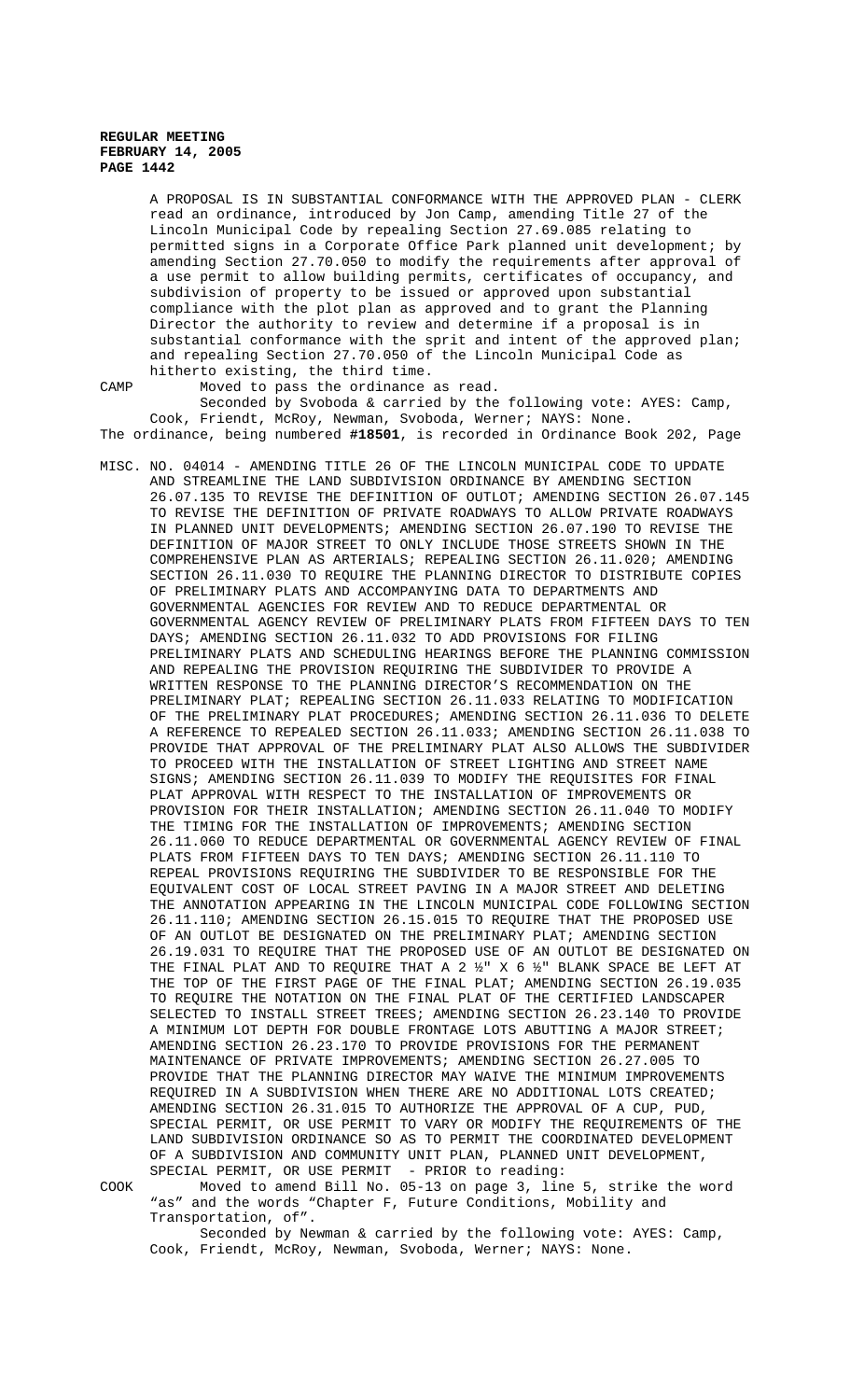COOK Moved to amend Bill No. 05-13 on page 11, line 15, after the word "installed" insert the following: prior to or. Seconded by Newman & carried by the following vote: AYES: Camp, Cook, Friendt, McRoy, Newman, Svoboda, Werner; NAYS: None. NEWMAN Moved to amend Bill No. 05-13 in the following manner: 1. on page 24, line 5, after the words "recreation facilities" insert the following: stormwater drainage and storage facilities. 2. Page 24, line 17, after the word "that" insert the following: all such maintenance agreements are incorporated in covenants and restrictions in deeds to the subdivided property, and. 3. Page 24, line 17, after the word "association" insert the following: and the restrictive covenants. Seconded by Friendt & carried by the following vote: AYES: Camp, Cook, Friendt, McRoy, Newman, Svoboda, Werner; NAYS: None. CLERK Read an ordinance, introduced by Jon Camp, amending Title 26 of the Lincoln Municipal Code to update and streamline the Land Subdivision Ordinance by amending Section 26.07.135 to revise the definition of outlot; amending Section 26.07.145 to revise the definition of private roadways to allow private roadways in planned unit developments; amending Section 26.07.190 to revise the definition of major street to only include those streets shown in the comprehensive plan as arterials; repealing Section 26.11.020; amending Section 26.11.030 to require the Planning Director to distribute copies of preliminary plats and accompanying data to departments and governmental agencies for review and to reduce departmental or governmental agency review of preliminary plats from fifteen days to ten days; amending Section 26.11.032 to add provisions for filing preliminary plats and scheduling hearings before the Planning Commission and repealing the provision requiring the subdivider to provide a written response to the Planning Director's recommendation on the preliminary plat; repealing Section 26.11.033 relating to modification of the preliminary plat procedures; amending Section 26.11.036 to delete a reference to repealed Section 26.11.033; amending Section 26.11.038 to provide that approval of the preliminary plat also allows the subdivider to proceed with the installation of street lighting and street name signs; amending Section 26.11.039 to modify the requisites for final plat approval with respect to the installation of improvements or provision for their installation; amending Section 26.11.040 to modify the timing for the installation of improvements; amending Section 26.11.060 to reduce departmental or governmental agency review of final plats from fifteen days to ten days; amending Section 26.11.110 to repeal provisions requiring the subdivider to be responsible for the equivalent cost of local street paving in a major street and deleting the annotation appearing in the Lincoln Municipal Code following Section 26.11.110; amending Section 26.15.015 to require that the proposed use of an outlot be designated on the preliminary plat; amending Section 26.19.031 to require that the proposed use of an outlot be designated on the final plat and to require that a 2  $\frac{1}{2}$ " x 6  $\frac{1}{2}$ " blank space be left at the top of the first page of the final plat; amending section 26.19.035 to require the notation on the final plat of the certified landscaper selected to install street trees; amending Section 26.23.140 to provide a minimum lot depth for double frontage lots abutting a major street; amending Section 26.23.170 to provide provisions for the permanent maintenance of private improvements; amending Section 26.27.005 to provide that the Planning Director may waive the minimum improvements required in a subdivision when there are no additional lots created; amending Section 26.31.015 to authorize the approval of a CUP, PUD, special permit, or use permit to vary or modify the requirements of the Land Subdivision ordinance so as to permit the coordinated development of a subdivision and community unit plan, planned unit development, special permit, or use permit, the third time.

CAMP Moved to pass the ordinance as read.

Seconded by Friendt & carried by the following vote: AYES: Camp, Cook, Friendt, McRoy, Newman, Svoboda, Werner; NAYS: None. The ordinance, being numbered **#18502**, is recorded in Ordinance Book 202, Page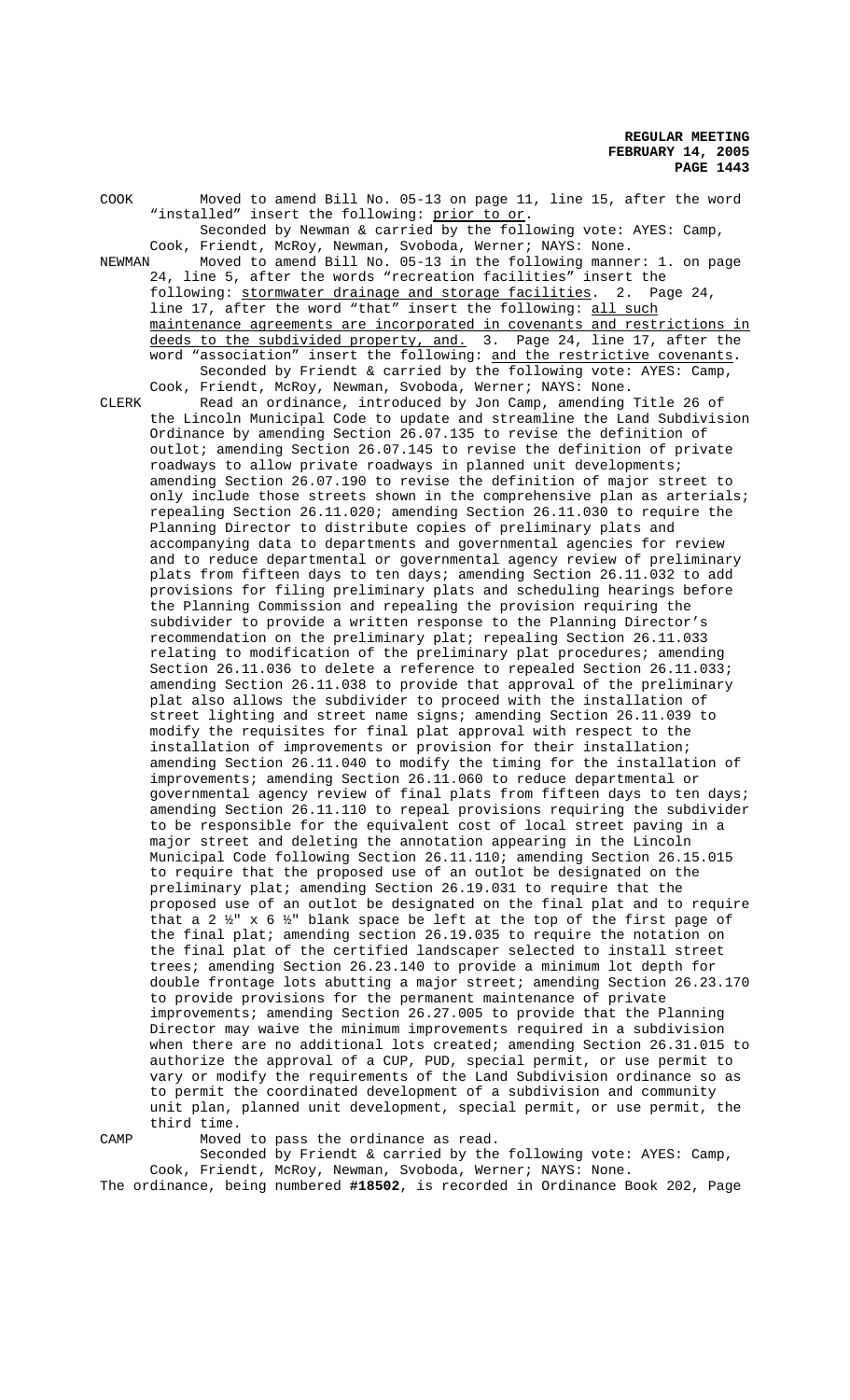ANNEXATION 04011 - AMENDING THE LINCOLN CORPORATE LIMITS MAP BY ANNEXING APPROXIMATELY 75 ACRES OF PROPERTY GENERALLY LOCATED EAST OF S. 56TH STREET AND SOUTH OF PINE LAKE ROAD. (IN CONNECTION W/05R-25, 05-15) -CLERK read an ordinance, introduced by Jon Camp, annexing and including the below described land as part of the City of Lincoln, Nebraska and amending the Corporate Limits Map attached to and made a part of Ordinance No. 18208, to reflect the extension of the corporate limits boundary of the city of Lincoln, Nebraska established and shown thereon, the third time.

CAMP Moved to pass the ordinance as read.

Seconded by Friendt & carried by the following vote: AYES: Camp, Cook, Friendt, McRoy, Newman, Svoboda, Werner; NAYS: None. The ordinance, being numbered **#18503**, is recorded in Ordinance Book 202,Page

APPROVING AN ANNEXATION AGREEMENT BETWEEN THE CITY AND CAMPBELL FARM AND LAND CO. AND NORTHWOODS, L.L.C. OUTLINING CERTAIN CONDITIONS AND UNDERSTANDINGS WITH REGARDS TO THE ANNEXATION OF APPROXIMATELY 75 ACRES OF PROPERTY GENERALLY LOCATES SOUTHEAST OF S. 56TH STREET AND PINE LAKE ROAD. (IN CONNECTION W/05-14, 05-15) (ACTION DATE:2/14/05) PRIOR to reading:

CAMP Moved to accept a substitute agreement for Bill No. 05R-25. Seconded by Friendt & carried by the following vote: AYES: Camp, Cook, Friendt, McRoy, Newman, Svoboda, Werner; NAYS: None.

COOK Moved to adopt amendment to Bill No. 05R-25 in the following manner: 1. Substitute the attached Village Gardens Residential Paving Exhibit (Attachment "E") and the Commercial Paving Exhibit (Attachment "F") for the existing Attachments "E" and "F" to the Village Gardens Conditional Annexation and Zoning Agreement.

Seconded by Svoboda & carried by the following vote: AYES: Camp, Cook, Friendt, McRoy, Newman, Svoboda, Werner; NAYS: None.

CLERK Read the following resolution, introduced by Jon Camp, who moved its adoption as amended:

A-83211 BE IT RESOLVED by the City Council of the City of Lincoln,

Nebraska:

That the agreement titled Village Gardens Conditional Annexation and Zoning Agreement, which is attached hereto, marked as Attachment "A" and made a part hereof by reference, between the City of Lincoln and Campbell Farm and Land Co. and Northwoods, LLC (collectively "Owner"), outlining certain conditions and understandings relating to the annexation of approximately 75 acres of property generally located at S. 56th Street and Pine Lake Road, is approved.

BE IT FURTHER RESOLVED that the acquisition of all necessary temporary and permanent easements for the sanitary sewer described in paragraph 5C of the Agreement by purchase if possible or by condemnation if necessary is hereby authorized.

BE IT FURTHER RESOLVED that the Mayor is authorized to execute the Annexation Agreement on behalf of the City.

BE IT FURTHER RESOLVED that the City Clerk is directed to return two fully executed copies of this Agreement to Rick Peo, Chief Assistant City Attorney, for distribution to the Owner.

BE IT FURTHER RESOLVED that the City Clerk is directed to record the Annexation Agreement or a summary memorandum thereof with the Register of Deeds, filing fees to be paid by the Owner.

Introduced by Jon Camp

Seconded by Newman & carried by the following vote: AYES: Camp, Cook, Friendt, McRoy, Newman, Svoboda, Werner; NAYS: None.

CHANGE OF ZONE 04075 - APPLICATION OF VILLAGE GARDENS LLC FOR A CHANGE OF ZONE FROM AG AGRICULTURAL DISTRICT TO R-3 RESIDENTIAL AND B-3 COMMERCIAL, ON PROPERTY GENERALLY LOCATED EAST OF S. 56TH STREET AND SOUTH OF PINE LAKE ROAD, FOR A PLANNED UNIT DEVELOPMENT DISTRICT DESIGNATION OF SAID PROPERTY, AND FOR APPROVAL OF A DEVELOPMENT PLAN WHICH PROPOSES A WAIVER OF THE REQUIRED PRELIMINARY PLAT PROCESS AND MODIFICATIONS TO THE ZONING ORDINANCE, LAND SUBDIVISION ORDINANCE AND LINCOLN DESIGN STANDARDS TO ALLOW 348 DWELLING UNITS IN THE UNDERLYING R-3 ZONED AREA AND APPROXIMATELY 185,000 SQ. FT. OF COMMERCIAL FLOOR AREA IN THE UNDERLYING B-3 ZONED AREA. (IN CONNECTION W/05-14, 05R-25) - CLERK read an ordinance, introduced by Jon Camp, amending the City of Linc0n Zoning District Maps